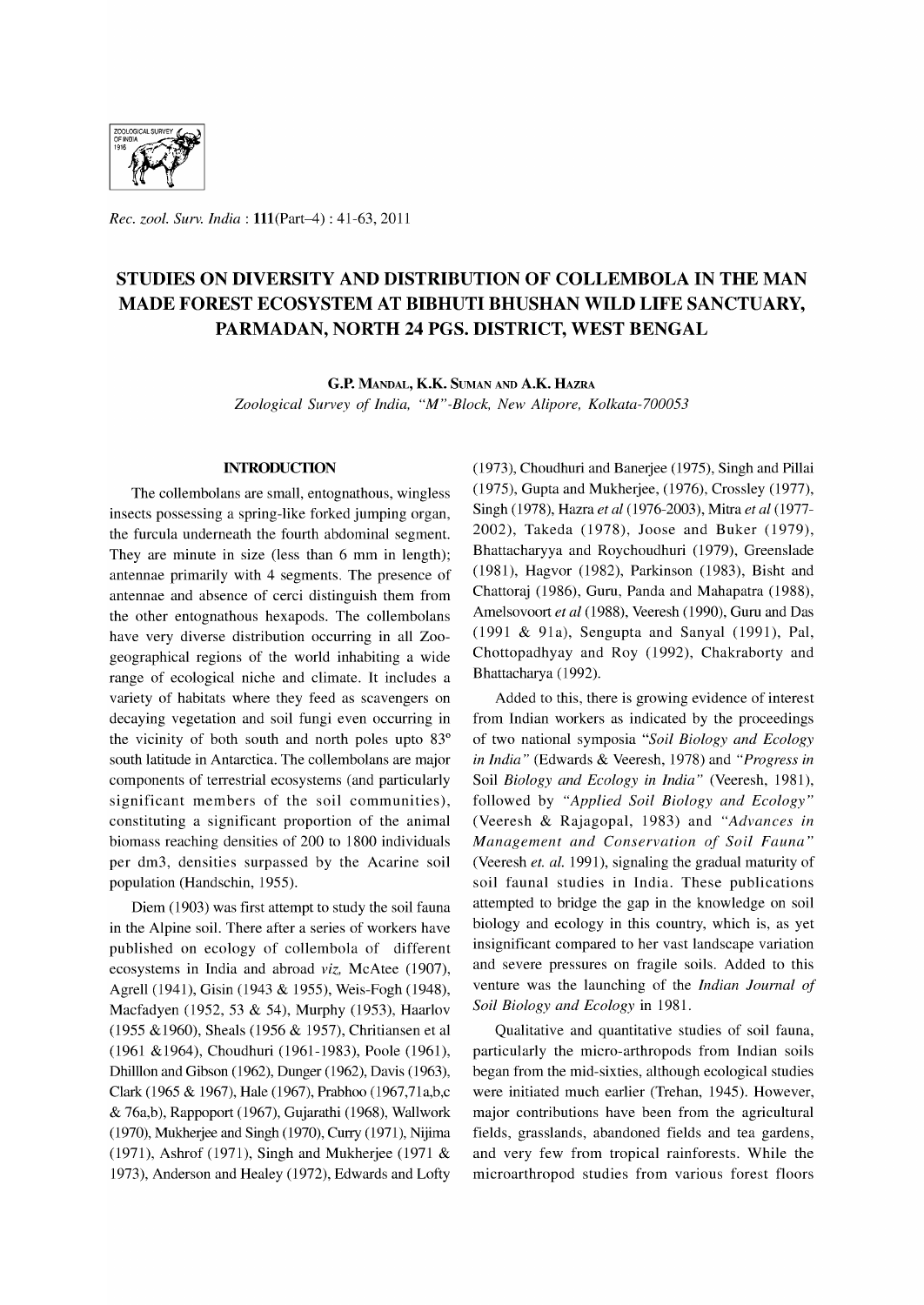included those of Banerjee (1972), Hazra (1978), Annadurai *et al.* (1988), Reddy & Reddy (1996), Bisht & Chattoraj (1998). And reports from tropical forest soil and litter microarthropods are limited to the works of Singh & Singh (1975), Prabhoo (1976), Hazra (1982), Badejo & Straallen (1993), Straalen (1997), Hazra & Bhattacharyya (2003), Ghosh and Roy (2005), Hazra & MandaI (2007), MandaI *et al.* (2002, '04, '07, '09 & '10). Most of the recent literatures on Indian soil fauna are again from the agricultural fields.

From the above literature it was assumed that the research works on Soil-Biology have tried to assess the impact of different biotic and abiotic factors on the distribution and diversity of soil mesofauna with special reference to Collembola. The present project is taken to enrich the knowledge of Indian springtails and the role of edaphic factors like- Soil Temperature, Moisture, Hydrogen Ion Concentration (pH) and Organic Carbon on the distribution of soil micro-arthropod fauna specially Collembola in a forest ecosyetem.

# **OBJECTTVESOFTHESTUDY**

- 1. To inventories the below ground diversity of soil micro-arthropod fauna with special reference to Collembola.
- 2. To study the seasonal abundance and species diversity of Collembola fauna of that area.
- 3. To evaluate the role of edaphic factors like-Soil-Temperature, Moisture, Hydrogen Ion Concentration (pH) and Organic Carbon on the distribution of soil micro-arthropod fauna specially Collembola.
- 4. To know the relationship between soil parameters and soil micro-arthropod fauna especially Collembola will be analyzes statistically.

# **METHODS OF SAMPLING**

Soil samples were collected at random at the rate of 3 samples per plot (in the four sampling site) every three month (Quarterly) during July, 2007 to December, 2009. Samples were drawn by using of a stainless steel corer (inner cross-section diameter 8.5 sq. /cm) from a depth of 5 cm. Separate soil samples units (500 gram) were taken from each site (2 packet from each site) for collection of collembolan and estimation of soil parameters like- moisture, pH, organic carbon etc. were kept immediately in sterile polythene packet in 4° C in the laboratory for estimations of soil parameters.

A total 96 sample units of core and 64 samples units of packet soil were collected and examined during the 30 months study period. All the samples collected were immediately transferred to polythene packets and labeled, taking as much as possible to prevent loss of moisture. The labeled samples were brought to the laboratory for extraction within 24 hours of their collection.

## **EXTRACTION OF COLLEMBOLA**

Extraction of soil samples were carried out by "Expedition Funnel Apparatus" modified by Macfadyen (1953) with a 40-watt bulbs for providing heat and light. The extraction period varied from 36 hrs to 72 hours depending upon the moisture content of the soil sample (Plate 1 & 2).

#### **ANALYSIS OF EDAPHIC FACTORS**

Soil samples dried in a hot air oven at about 105°C for further bacterial action (some samples were kept separately for the estimation of soil moisture) were then allowed to cool and stored in a dessicator and dried soil was passed through the 2 mm sieve, mixed and fractionated before analysis.

# **Temperature**

Soil-thermometer was put in use to record the temperature of the soil at 5cm depth and the temperature of air, one meter above ground level.

# **Moisture**

Moisture of the soil sample measured by the 'Oven Dry Method' (Dowdeswell, 1959) and has been expressed in percentage of the weight difference before and after drying soil sample at 105°C for four hours.

#### **Hydrogen Ion Concentration (pH)**

A soil suspension was prepared in a glass bottle with stopper in which one part of soil was mixed with five parts of de-ionized double distilled water and was shaken in a mechanical shaker for one hour and the ratio was determined after CSIR (Piper, 1942) before taking the reading of the pH of the soil solution electronic pH meter, "WTW -pH 320" after standardizing the instrument each time with a standard Beckman buffer solution for avoiding the instrumental error.

#### **Organic Carbon**

Organic Carbon content of the soil was determined by 'Rapid Titration Method' (Walkely and Black, 1934). % C = 3.951/g (1-TS). Organic matter of the soil (1 gm) was digested with excess 1 (N) K2Cr207 and conc.  $H_2SO_4$  and the residual utilized dichromate is then titrated with  $1(N)$  Fe (NH4)2SO4 using diphenyle amine indicator.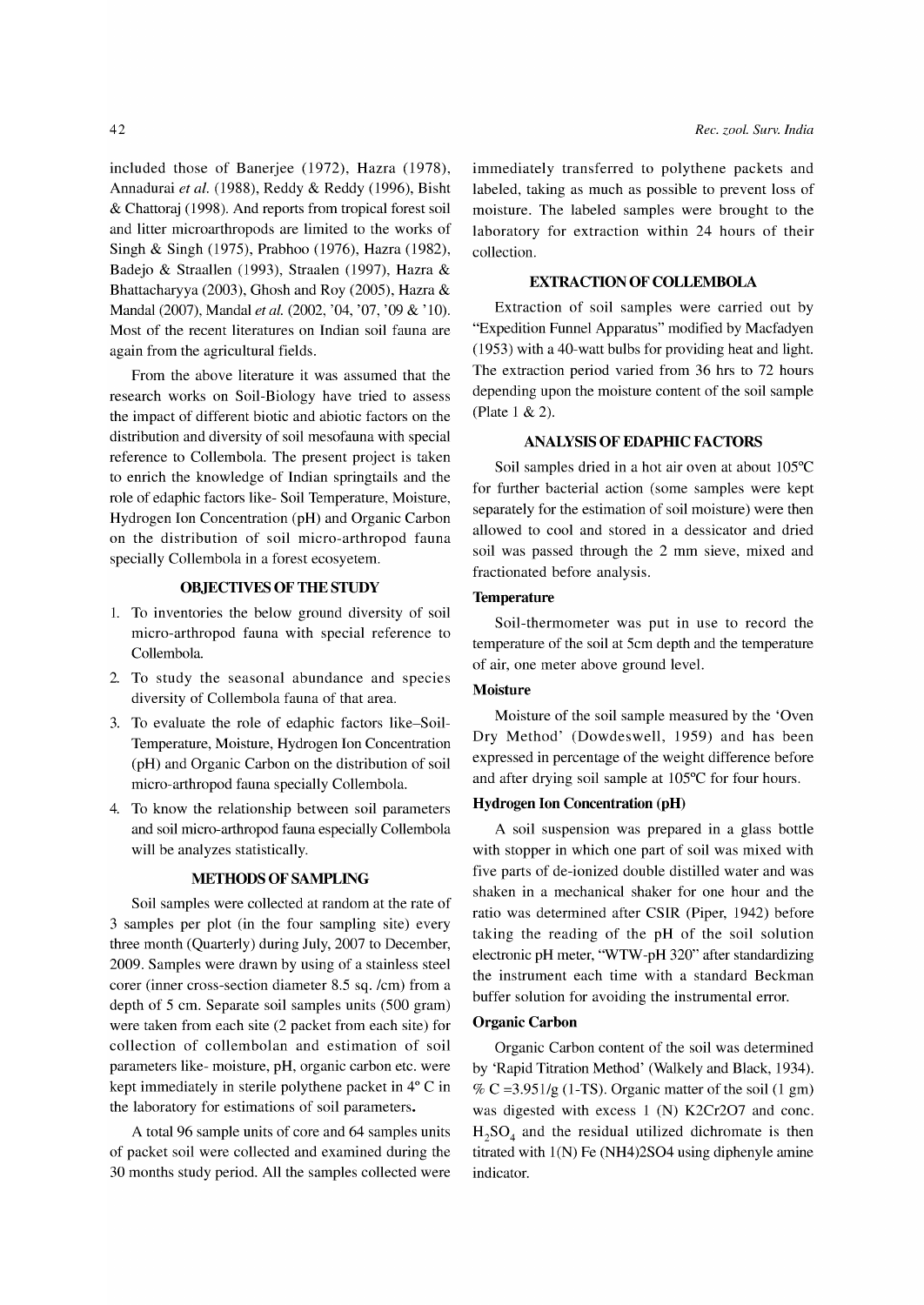## LOCATION OF STUDY AREA

Bibhutibhusan Wildlife Sanctuary is located at Parmadan in North 24 Parganas District of West Bengal. It is named after Bibhuti Bhushan Bandopadhyay, a great writer. Spread out over 640 hectares of forestland, the park lies on the banks of Ichhamati River. The highlight of the sanctuary is spotted deer. Monkeys and birds can also be seen. Children's park and the mini zoo are nearby. The sanctuary is also known as Parmadan Deer Park and is around 120 km north-east of Kolkata. It is about 30 km from Bangaon city of North 24 pgs. It is a man made forest named as Bibhuti Bhushan Wild Life Sanctuary (B.B.W.L.S), Parmadan.

#### LOCATION OF STUDY SITE

The total area of the Bibhuti Bhushan Wild Life Sanctuary (B.B.W.L.S) has been selected four sites, three sites are from core area which was surrounded by fencing and the core area was totally undisturbed. The other site is on the bank of Ichamoti River under the buffer area which was semi-disturbed. The names of these four sites are - Site I: 100 meters from main entry gate of the core area towards south near three Arjun tree. Site II : Beside three uprooted logs, path no.l, and 100 mts from site 1, towards East. Site III: Four way crossing path, 200mts from second site, towards Western side. Site IV : Embankment of Ichamoti River, Bibhuti Bhushan Sanctuary.

#### **OBSERVATION**

# SITE WISE ANALYSIS OF COLLEMBOLAN FAUNA

The present investigation involves extraction of soil micro fauna from the sampling plots in four different sites such as :

Site I: 100 meters from main entry gate of the core area towards south near three Arjun tree.

Site II : Beside three uprooted logs, path no.1, and 100 mts from site 1, towards East.

Site III : Four way crossing path, 200mts from second site, towards Western side.

Site IV : Embankment of Ichamoti River, Bibhuti Bhushan Sanctuary.

# SITE-I: 100 METERS FROM MAIN ENTRY GATE OF THE CORE AREA TOWARDS SOUTH NEAR THREE ARJUN TREE

#### Location and Characteristic of sampling site-I:

This locality was situated 100 meters from main entry gate of the core area of the sanctuary covered by fencing. Soil was humid and alluvial in nature. Annual rainfall of the site and its surroundings ranges from 77- 84 em and the forest comprises major trees like, *Terminalia arjuna, Shorea robusta, Tectona grandis, Ficus religiosa, Mangifera indica* and *Azadirachta indica* under growths like, *Sporobolus diander, Dichanthium annulatum, Eragrostis brachyphylla, Digitaria marginata,* D. *royleana, Euphorbia hirta and Lanatana camara.* The samapling site was



Fig. 1 : Monthly abundance (Average population) collembolan species in Site-I.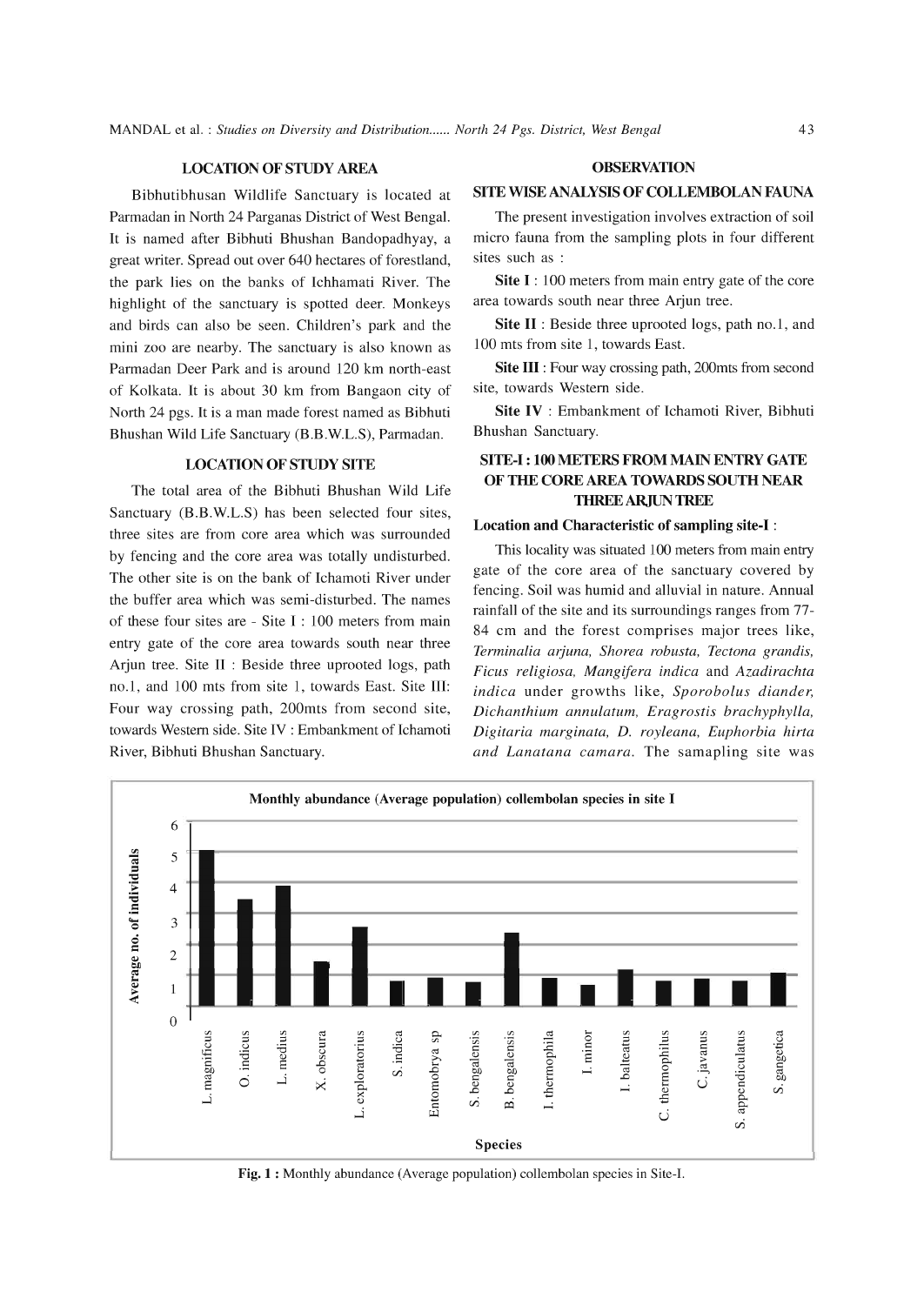| Year | <b>Month</b>                     | Temperature $(0^{\circ}c)$ | Moisture (%)    | рH      | Organic carbon $(\%)$ |
|------|----------------------------------|----------------------------|-----------------|---------|-----------------------|
| 2007 | $JUL$                            | 32.5                       | 33              | 6.5     | 3.63                  |
|      | $\mathbf{A}\mathbf{U}\mathbf{G}$ | 30.5                       | 35              | 6.1     | 3.95                  |
|      | <b>SEPT</b>                      | 31.2                       | 33.5            | 6.5     | 3.66                  |
|      | OCT                              | 31                         | 31.5            | 6.6     | 2.35                  |
|      | <b>NOV</b>                       | 29.5                       | 30              | 6.4     | 3.52                  |
|      | $\rm DEC$                        | $\boldsymbol{26}$          | 29              | 6.3     | 3.3                   |
| 2008 | <b>JANU</b>                      | 19                         | $\overline{28}$ | 6.4     | 3.4                   |
|      | <b>FEB</b>                       | $21\,$                     | 27.5            | 6.4     | 2.9                   |
|      | <b>MAR</b>                       | 26                         | $2\!9$          | 6.3     | 2.7                   |
|      | <b>APRL</b>                      | 34                         | $28\,$          | 6.5     | 1.5                   |
|      | <b>MAY</b>                       | 35.5                       | 25.5            | 6.9     | 1.3                   |
|      | $\text{J}\text{U}\text{N}$       | 30 <sup>2</sup>            | 31.9            | 6.8     | 2.7                   |
|      | $\ensuremath{\text{JUL}}$        | 30.5                       | 33              | 6.2     | 3.9                   |
|      | $\mathbf{A}\mathbf{U}\mathbf{G}$ | $32\,$                     | 34.5            | $6.1\,$ | $\overline{4}$        |
|      | <b>SEPT</b>                      | $30\,$                     | 33              | 6.3     | 3.75                  |
|      | <b>OCT</b>                       | $28\,$                     | 31              | 6.5     | 3.2                   |
|      | <b>NOV</b>                       | 25                         | 30              | 6.2     | $2.8\,$               |
|      | $\rm DEC$                        | 23.5                       | 28.5            | 6.1     | 3                     |
| 2009 | <b>JANU</b>                      | $2\!0$                     | 27.5            | 6.3     | 3.23                  |
|      | <b>FEB</b>                       | $21\,$                     | $27\,$          | 6.5     | $\overline{3}$        |
|      | <b>MAR</b>                       | $28\,$                     | 26.5            | 6.6     | 2.66                  |
|      | <b>APRL</b>                      | 33.5                       | $27\,$          | 6.8     | $2.2\,$               |
|      | <b>MAY</b>                       | $37\,$                     | 26.5            | 6.9     | 1.5                   |
|      | $J\!U\!N$                        | 33                         | $26\,$          | 6.5     | 2.3                   |
|      | $\ensuremath{\text{JUL}}$        | 32                         | 32              | 6.3     | 3.7                   |
|      | $\mathbf{A}\mathbf{U}\mathbf{G}$ | 30.5                       | 35.5            | 6.1     | 3.95                  |
|      | <b>SEPT</b>                      | 31.2                       | 33.5            | 6.5     | 3.6                   |
|      | OCT                              | 30                         | 31.5            | 6.6     | 3.5                   |
|      | <b>NOV</b>                       | 28.5                       | $2\!9$          | 6.4     | 3.6                   |
|      | $\rm DEC$                        | $26\,$                     | $28\,$          | 6.3     | 3.3                   |

**Table-!** : Values of edaphic factors per month (July, 2007- Dec, 2009) at site I, B.B.W.L.S, Parmadon

maintained with coverage of litter of the fallen leaves and dried twigs of the above trees.

#### **Soil factors**

Soils are alluvial, blackish brown in colour and sandy silt in texture. Mechanical analysis of soil showed maximum percentage of medium silt 33.6% and more or less equal percentage of fine sand and fine silt. During May, soil moisture content was 25.5% in 2008 and 26.5% in 2009. Maximum moisture content in soil (35.5%) was recorded in August, 2009 and 34.5% in the same period of 2008. During May, other soil factors such as temperature, pH and organic carbon were found 35.5°C, 6.9, 1.3%; 37°C, 6.9, 1.5%; in 2008 and 2009 respectively. Mean values of others revealed more or less identical characteristics (Table-I).

## **Collembolan Fauna**

The Collembolan fauna obtained from this site belonged to 16 species in 14 genera. Amongst them, the species *Lepidocyrtus magnificus* was found most dominant and it was  $(18.5\%)$  of the total fauna recorded from this site. The species *Lepidocyrtus medius*  contributed (14.38%), *Onychiurus indicus* contributed *(12.9%),* L. *exploratorius* contributed (9.2%), *Xenylla obscura* contributed (5.16%), *Ballistrura bengalensis*  contributed (7.5%), *Isotomurus balteatus* contributed (4.2%) and *Salina bengalensis* contributed (3.14%). Population of other species from this site was numerically low and highly irregular in distribution pattern in the sampling site. Percentage of springtails was found maximum in August in three consecutive years, which coincided with the maximum concentration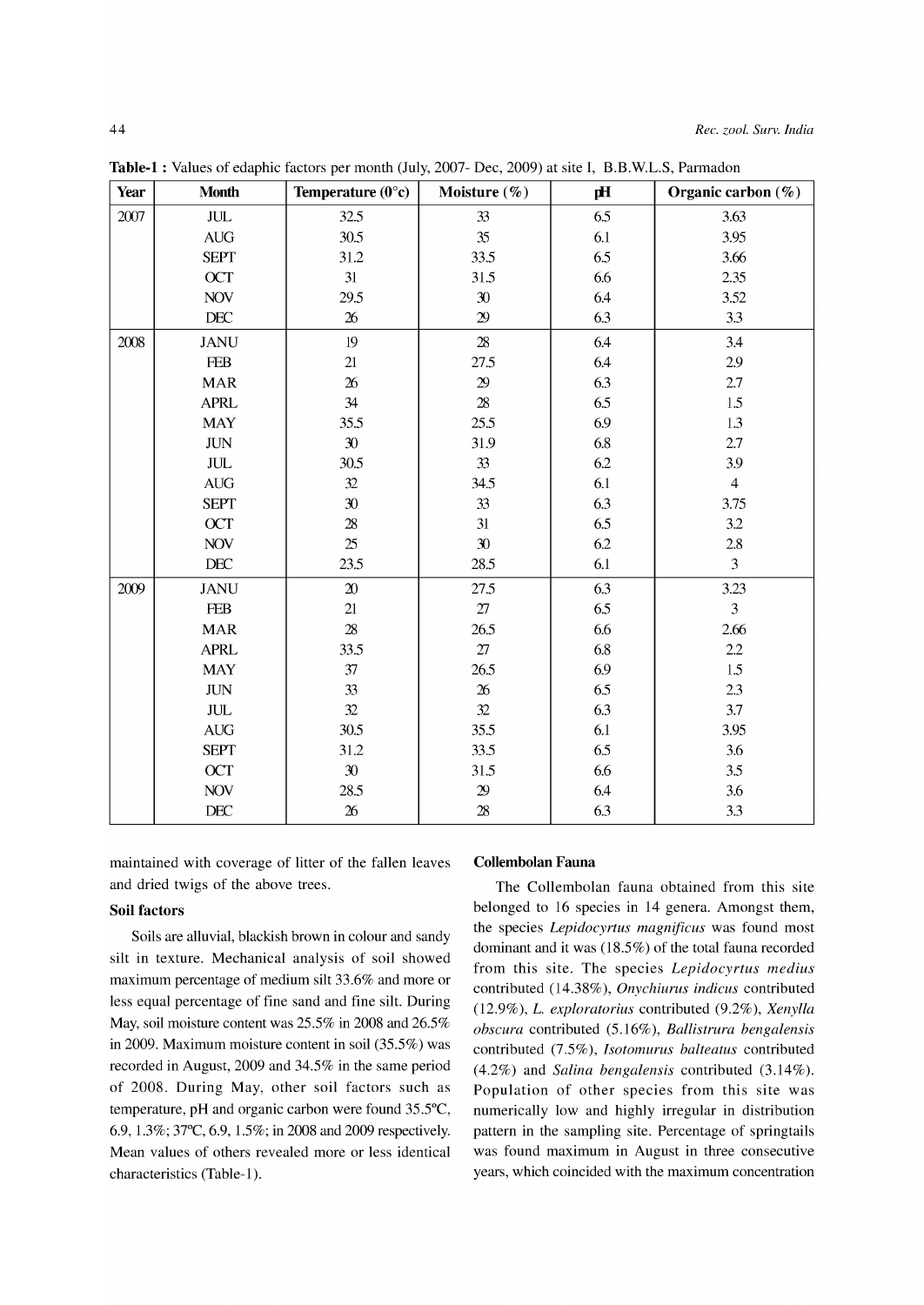| Year | <b>Month</b>                     | Temperature $(0^{\circ}c)$ | Moisture (%) | pH  | Organic carbon (%) |
|------|----------------------------------|----------------------------|--------------|-----|--------------------|
| 2007 | $\rm JUL$                        | 31.5                       | 33.7         | 6.4 | 3.58               |
|      | $\mathbf{A}\mathbf{U}\mathbf{G}$ | 30.9                       | 36.5         | 6.1 | 3.95               |
|      | <b>SEPT</b>                      | 31.2                       | 34           | 6.3 | 3.66               |
|      | OCT                              | $30\,$                     | 31.5         | 6.6 | 2.35               |
|      | <b>NOV</b>                       | 28                         | 30           | 6.4 | 3.52               |
|      | DEC                              | 26.3                       | 29           | 6.3 | 3.3                |
| 2008 | <b>JANU</b>                      | 19.8                       | 27           | 6.5 | 3.1                |
|      | ${\bf F}\!{\bf E}\!{\bf B}$      | 21                         | 27.5         | 6.4 | 2.9                |
|      | <b>MAR</b>                       | 26                         | 29           | 6.3 | 2.7                |
|      | <b>APRL</b>                      | 32.8                       | $28\,$       | 6.5 | 1.5                |
|      | <b>MAY</b>                       | 34.5                       | 25.5         | 6.9 | 1.3                |
|      | <b>JUN</b>                       | 32                         | 28.5         | 6.8 | 2.7                |
|      | $\rm JUL$                        | $30\,$                     | 33           | 6.2 | 3.9                |
|      | $\mathbf{A}\mathbf{U}\mathbf{G}$ | 31                         | 34.5         | 6.1 | 4.1                |
|      | <b>SEPT</b>                      | $30\,$                     | 33           | 6.3 | 3.75               |
|      | <b>OCT</b>                       | $28\,$                     | 31           | 6.5 | 3.2                |
|      | <b>NOV</b>                       | 25.6                       | 30           | 6.2 | 2.8                |
|      | DEC                              | 24                         | 28.5         | 6.1 | 2.9                |
| 2009 | <b>JANU</b>                      | 20.2                       | 27.5         | 6.3 | 3.23               |
|      | <b>FEB</b>                       | 21                         | $27\,$       | 6.5 | 3.12               |
|      | <b>MAR</b>                       | 28                         | 26.5         | 6.6 | 2.66               |
|      | <b>APRL</b>                      | 33.5                       | $27\,$       | 6.8 | 2.2                |
|      | <b>MAY</b>                       | 36.5                       | 26.5         | 6.9 | 1.5                |
|      | <b>JUN</b>                       | 34                         | 27           | 6.5 | 1.9                |
|      | $\rm JUL$                        | 32                         | 34.5         | 6.3 | 3.7                |
|      | $\mathbf{A}\mathbf{U}\mathbf{G}$ | 30.5                       | 36           | 6.1 | 3.9                |
|      | <b>SEPT</b>                      | $31\,$                     | 33.5         | 6.5 | 3.6                |
|      | OCT                              | 30                         | 31.5         | 6.7 | 3.5                |
|      | $\rm NOV$                        | 28.5                       | 29           | 6.4 | 3.6                |
|      | DEC                              | 26                         | $28\,$       | 6.2 | 3.3                |

**Table-2 :** Values of edaphic factors per month (JULY, 2007- DEC, 2009) at site II, B.B.W.L.S, Parmadan

of soil factors like-moisture, organic carbon and other edaphic factors (Fig. 1).

## **Seasonal changes**

Seasonal changes of each predominant species of Collembola obtained from this site revealed that *Lepidocyrtus magnificus, Lepidocyrtus medius* and *Onychiurus indicus* had reached at its peak in August in both the years, while *Lepidocyrtus exploratorius*  showed maximum in January 2008 but 2009 the peak was shifted to December. It is apparently seen that, predominant forms of collembolan obtained from this site exhibited an irregular trend of fluctuation being minimum in April/May/June, slightly higher in December/January/February and higher in July/August/ Sept. In this field, the population peak of other general species varied among the years as well as month of observation due to their irregular occurrence (Fig. 2).

# **SITE II: BESIDE THREE UPROOTED LOGS, PATH NO.1, 100 MTS FROM SITE 1, TOWARDS EAST.**

#### **Location and Characteristic of sampling site-II:**

This locality is situated about 100 meters from the previous locality towards south of the core area of the sanctuary. There are few uprooted logs present in that area and underneath the logs large nos. of fungal combs were growth. The locality was also covered with large numbers of tall trees along with some herbs and shrubs. Soil was humid and large nos. of decomposed leaves was present.

# **Soil factors**

Soils of the plots were alluvial in nature, blackish brown in colour and sandy silt in texture. Mechanical analysis of soil showed maximum percentage of medium silt 35.6% and more or less equal percentage of fine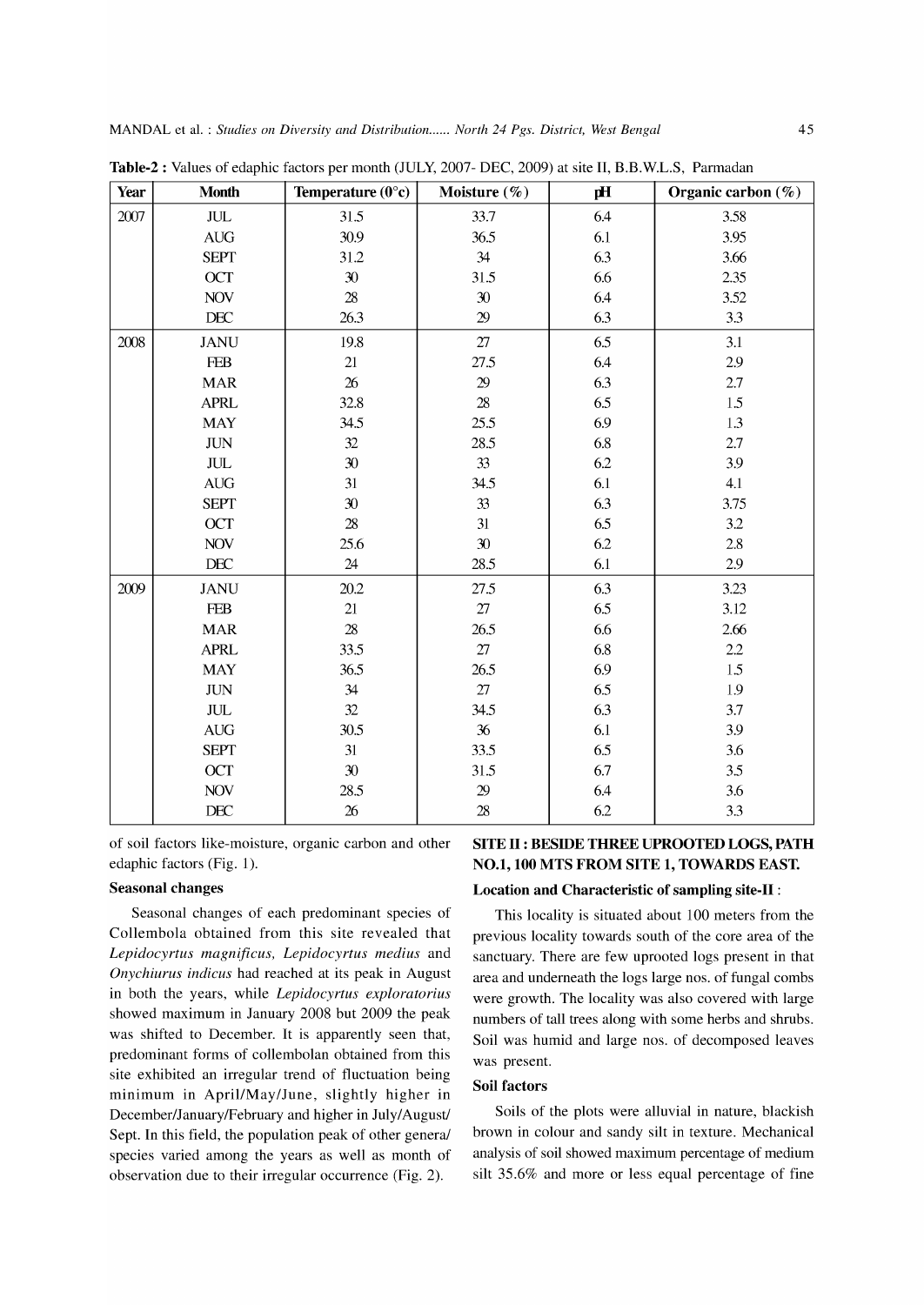sand and fine silt. During May, soil moisture content was 25.5% in 2008 and 26.5% in 2009. The month of August in sampling year showed maximum moisture content in soil  $(36.5\%$  in 2007, 34.5% in the same period of 2008 and 36% in 2009. During May, other soil factors such as temperature, pH and organic carbon, were found 34.5°C, 6.9, 1.3%; 36.5°C, 6.9, 1.5%; in 2008 and 2009 respectively. Mean values of others revealed more or less identical characteristics (Table-2).

#### Collembolan Fauna

The Collembolan fauna obtained from this site belonged to 14 species under 12 genera. The species *Xenylla obscura* was the most dominant with 16.4% of the total fauna recorded from this site. The species are, *Lepidocyrtus medius, Onychiurus indicus, Lepidocyrtus exploratorius, Ballistrura bengalensis*  and *Isotomina thermophila* which represented 13.58%, 12.94%, 10.76%, 8.97%, and 6.15% respectively. Population of other species from this site was



Fig. 2 : Monthly abundance of collembola in relation to edaphic factor in site-I.



Fig. 3 : Monthly abundance (Average population) collembolan species in Site-II.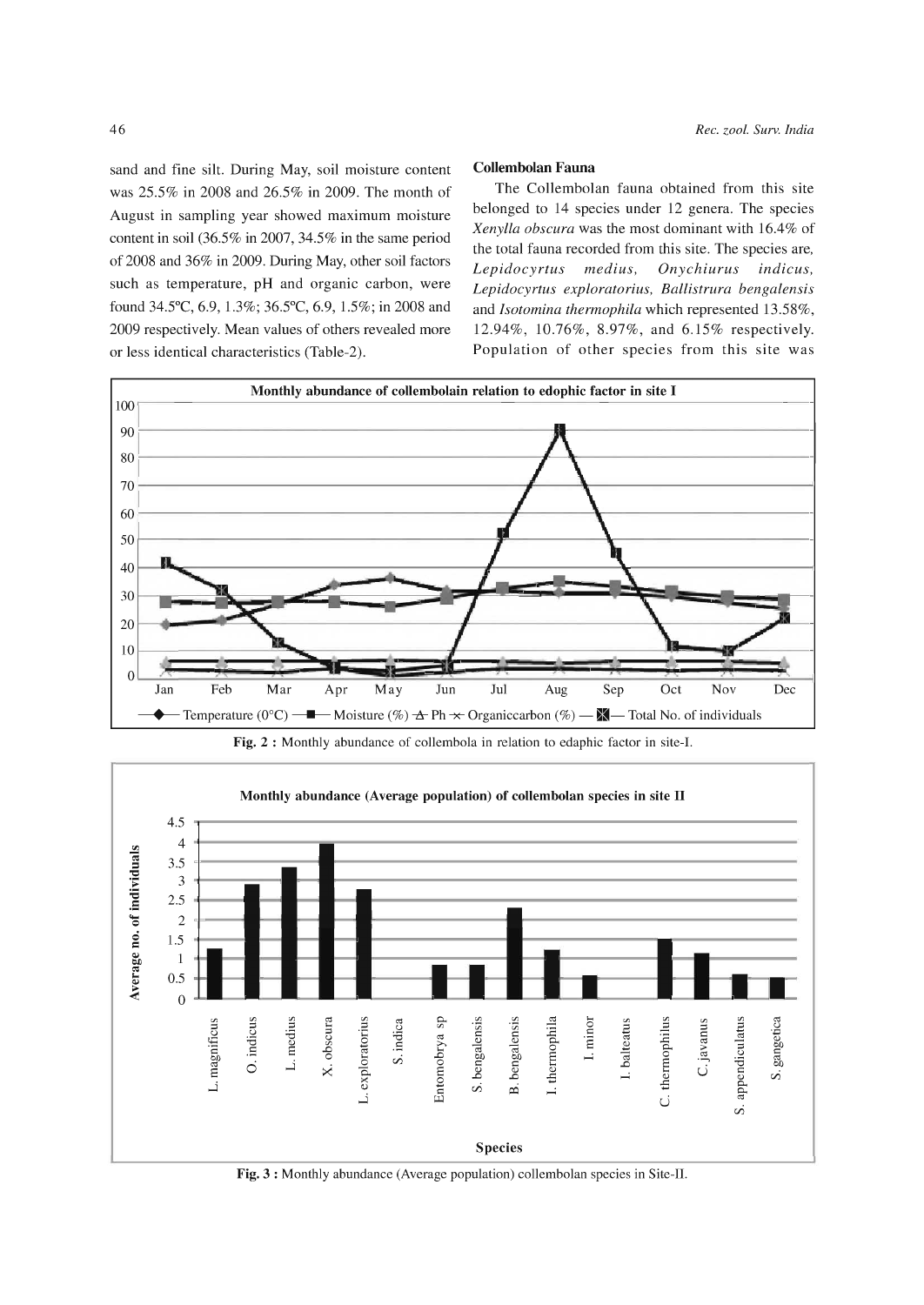numerically low and highly irregular in distribution pattern. The population of collembola was found maximum in the month of August in both the year, which coincided with the maximum concentration of soil factors like moisture, pH and organic carbon. Partial increase in population in December- January as obtained in this site might be due to prevalence of winter maxima resulting from increased population of some species of collembolan as evident (Fig. 3).

# Seasonal Changes

Number of each predominant species of collembolan insects obtained from this site revealed that *Xenylla obscura* and *Onychiurus indicus* indicating single peak in August in both the year (2008 and 2009) while *Lepidocyrtus medius* showed its peak in December, 2008 but in 2009 the peak shifted to February. *Lepidocyrtus exploratorius* and *Ballistrura bengalensis* exhibited highest peak in January (2008 & 2009) in both the year. It became apparently evident that predominant formed of collembolan obtained in this site exhibited an irregular trend of fluctuation The population maxima of other genera and species varied during the years as well as months of observation due to their irregular occurrence in this field (Fig. 4).

# SITE **III** : FOUR WAY CROSSING PATH, 200 MTS FROM SECOND SITE, TOWARDS WESTERN SIDE.

# Location and Characteristic of sampling site-III:

This locality was situated in the four way crossing path of the core area of the sanctuary. The locality was also covered with large numbers of tall trees but not thickly populated. The area also covered with large nos. of tall grasses. The soil was semi-dry and alluvial in nature. The sampling site was maintained with coverage of litter of the fallen leaves and dried twigs of the above trees.

#### Soil factors

Soils are alluvial, blackish brown in colour and clayey silt to silty in texture. Mechanical analysis of soil showed maximum percentage of coarse to medium silt 36.4% and more or less equal percentage of fine sand and fine silt. During May, soil moisture content was 25.5% in 2008 and 25% in 2009.The month of August in each sampling year showed maximum moisture content in soil (34.5% in 2008 and 35% in 2009). During May, other soil factors such as temperature, pH and organic carbon were found 35°C, 6.9 & 1.3%; 37°C, 6.8 & 1.5% in 2008 and 2009 respectively. The mean values of other factors revealed more or less identical characteristics (Table-3).

#### Collembolan Fauna

The Collembolan fauna obtained from this site belonged to 12 species under 10 genera. Amongst them, the genus *Lepidocyrtus exploratorius* was found most dominant and it was (23.3%) of the total fauna recorded from this site. The species *Lepidocyrtus medius* was recorded the second dominant (15.94%) of the total fauna recorded from this site. The species *Lepidocyrtus magnificus* represented 12.46%, *Xenylla obscura*  represented 12.17%, *Ballistrura bengalensis*  represented 9.56%, *Salina bengalensis* was 6.23% and *Cyphoderus javanus* 4.63%. Population of other species from this site was numerically low and highly irregular in distribution pattern in the sampling site. The percentage of springtails was found maximum in August in both the years, and second highest in the month of January in each year which coincided with the maximum concentration of soil factors like-moisture, organic



Fig. 4 : Monthly abundance of collembola in relation to edaphic factor in site-II.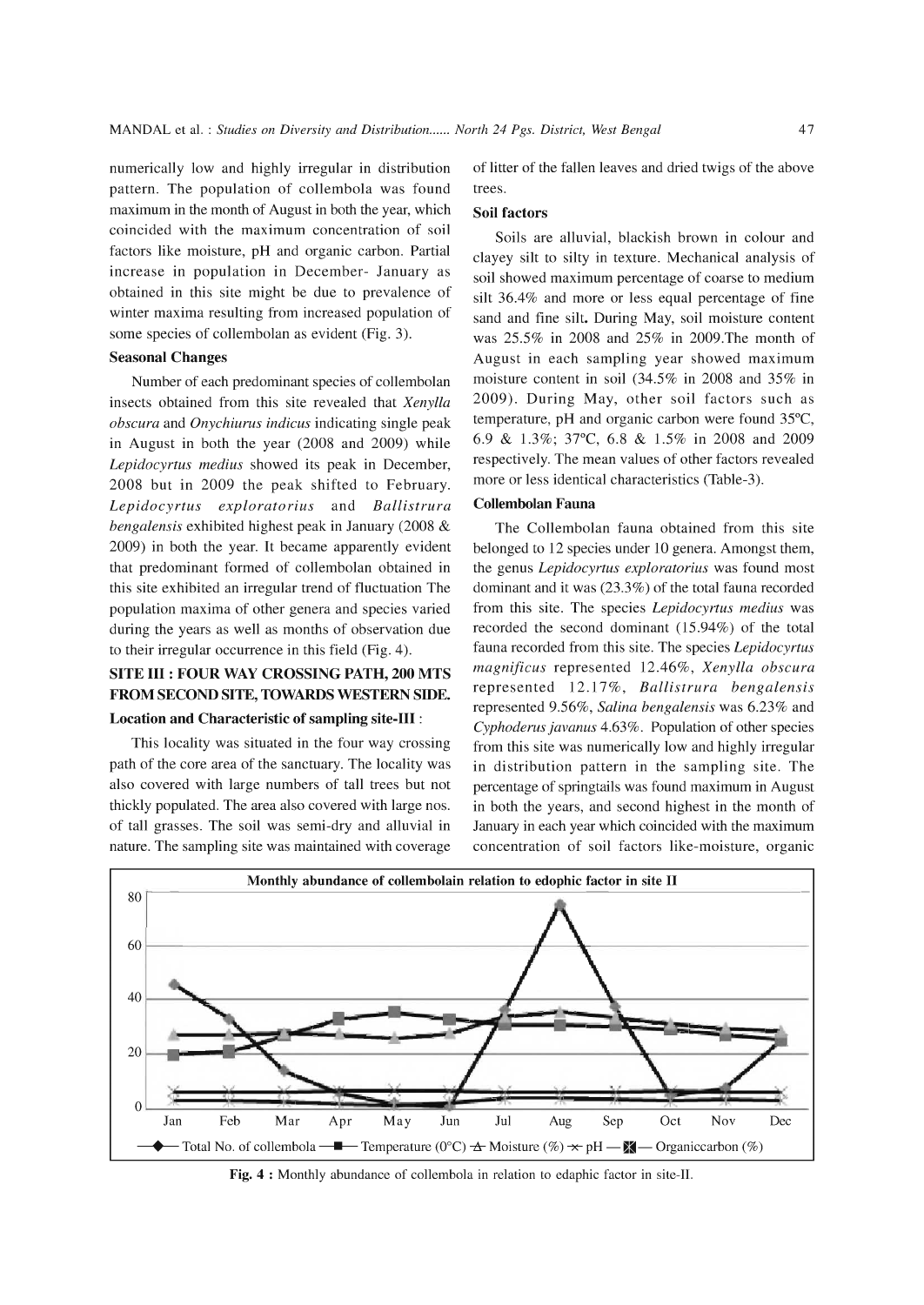| Year | <b>Month</b>              | Temperature $(0^{\circ}c)$ | Moisture (%)    | рH  | Organic carbon $(\%)$ |
|------|---------------------------|----------------------------|-----------------|-----|-----------------------|
| 2007 | $\ensuremath{\text{JUL}}$ | 31.8                       | 32.8            | 6.5 | 3.63                  |
|      | <b>AUG</b>                | 30.5                       | 34.5            | 6.1 | 3.95                  |
|      | <b>SEPT</b>               | 31.2                       | 33.5            | 6.5 | 3.66                  |
|      | OCT                       | 31                         | 31.5            | 6.6 | 2.35                  |
|      | $\rm NOV$                 | 29.5                       | 30              | 6.4 | 3.52                  |
|      | $\rm DEC$                 | $26\,$                     | 28.5            | 6.3 | 3.3                   |
| 2008 | <b>JANU</b>               | 19                         | 27.8            | 6.4 | 3.4                   |
|      | <b>FEB</b>                | $21\,$                     | 27.5            | 6.4 | 2.9                   |
|      | <b>MAR</b>                | 26                         | $29\,$          | 6.3 | 2.7                   |
|      | <b>APRL</b>               | 34                         | 28              | 6.5 | 1.5                   |
|      | <b>MAY</b>                | $35\,$                     | 25.5            | 6.9 | 1.3                   |
|      | $J\!U\!N$                 | 30                         | 31.9            | 6.8 | 2.7                   |
|      | $\rm JUL$                 | 30.5                       | 33              | 6.2 | 3.9                   |
|      | <b>AUG</b>                | 32                         | 34.5            | 6.1 | 4.1                   |
|      | <b>SEPT</b>               | $30\,$                     | 33              | 6.3 | 3.8                   |
|      | OCT                       | $28\,$                     | 31              | 6.5 | 3.2                   |
|      | <b>NOV</b>                | 25                         | 30              | 6.2 | $2.8\,$               |
|      | $\rm DEC$                 | 23.5                       | 28.5            | 6.1 | 3.1                   |
| 2009 | <b>JANU</b>               | $2\!0$                     | 27.5            | 6.3 | 3.23                  |
|      | <b>FEB</b>                | $21\,$                     | $27\,$          | 6.5 | $\overline{3}$        |
|      | <b>MAR</b>                | $28\,$                     | 26.5            | 6.6 | $2.7\,$               |
|      | <b>APRL</b>               | 33.5                       | $27\,$          | 6.8 | 2.2                   |
|      | <b>MAY</b>                | 37                         | 25              | 6.8 | 1.5                   |
|      | $\rm JUN$                 | 33                         | $\overline{26}$ | 6.5 | 2.3                   |
|      | $\rm JUL$                 | 32                         | 32              | 6.3 | 3.7                   |
|      | AUG                       | 30.5                       | 35              | 6.1 | 3.95                  |
|      | <b>SEPT</b>               | 31.2                       | 33.5            | 6.5 | 3.6                   |
|      | OCT                       | 30                         | 31.5            | 6.6 | 3.5                   |
|      | $\rm NOV$                 | 28.5                       | $29\,$          | 6.4 | 3.6                   |
|      | DEC                       | $26\,$                     | 27.5            | 6.3 | 3.3                   |

Table-3 : Values of edaphic factors per month (JULY, 2007- DEC, 2009) at site II, B.B.W.L.S, Parmadan

carbon and minimum value of Ph and temperature (Fig. 5).

#### Seasonal changes

The seasonal changes in number of each predominant species of Collembola as observed in this site have been shown in figure. The most dominant species *Lepidocyrtus exploratorius* had reached at its peak in August in both the years. *Lepidocyrtus medius*  showed its peak in August, 2008 but the year 2009 peak shifted to January. The population density of *Xenylla obscura* was maximum in January 2008 and it remained high during December-January in each year. *Ballistrura bengalensis* and *Isotomina thermophila*  showed highest population peak during January in each year where as *Entomobrya sp, Cyphoderus javanus*  and *Sphyrotheca gangetica* showed highest population peak during August in each year. It became apparent that predominant forms of this site exhibited an irregular trend of fluctuation being minimum in May-June slightly higher in December/January and higher in August-September. The population peak of other genera/species varied among the years as well as month of observation due to their irregular occurrence in this field (Fig. 6).

# SITE IV : EMBANKMENT OF ICHAMOTI RIVER, BIBHUTI BHUSHAN SANCTUARY.

#### Location and Characteristic of sampling site-IV:

This locality was periphery of the river Ichamoti. This site was chosen as an experimental site for collection of soil micro-arthropods fauna because it is semi disturbed by human population. This area is under the buffer zone where large number of tall trees, herbs and shrubs were present. Soil was moist and alluvial in nature.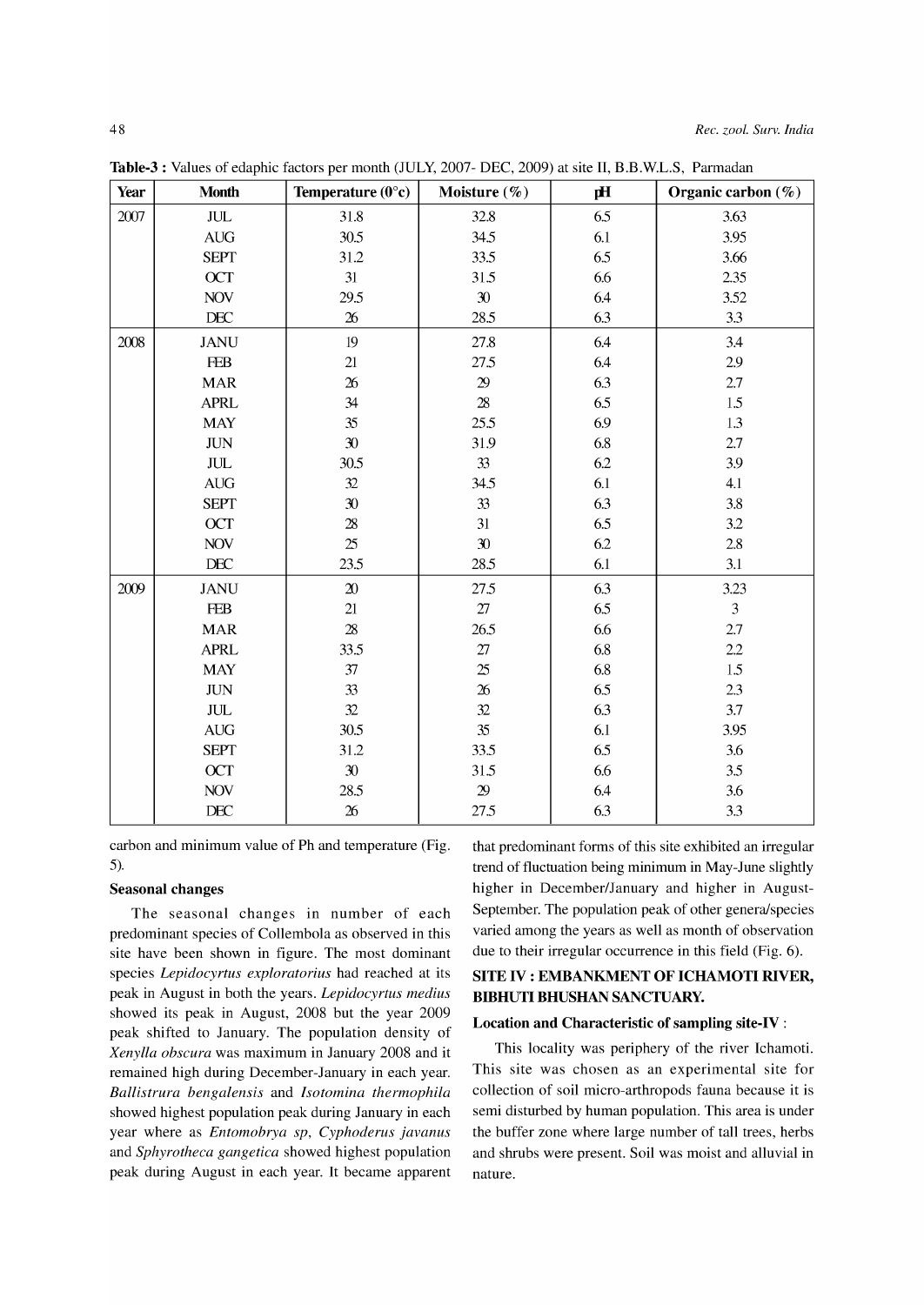



Fig. 5 : Monthly abundance (Average population) collembolan species in Site-III.

Fig. 6 : Monthly abundance of collembola in relation to edaphic factor in site-III.

#### Soil factors

Soils of this plot was alluvial in nature, brownish in colour and clayey silt to silty in texture. Mechanical analysis of soil showed maximum percentage of fine silt, the amount being 44.5%. During May, soil moisture content was 25.5% in 2008 and 25% in 2009. Maximum moisture content in soil  $(35.5\%)$  was recorded in August, 2008; 35% and 34.8% in the same period of 2007 and 2009. Other factors like-organic carbon was found to be maximum in 4% in November, 2009, 3.95% in August, 2007 and 3.8% in the same period of 2008. Mean values of others revealed more or less identical characteristics (Table-4).

# Collembolan Fauna

The Collembolan fauna obtained from this site belonged to 10 species under 9 genera. The species *Lepidocyrtus medius* was found most dominant form with 18.46%. The species *Lepidocyrtus magnificus* was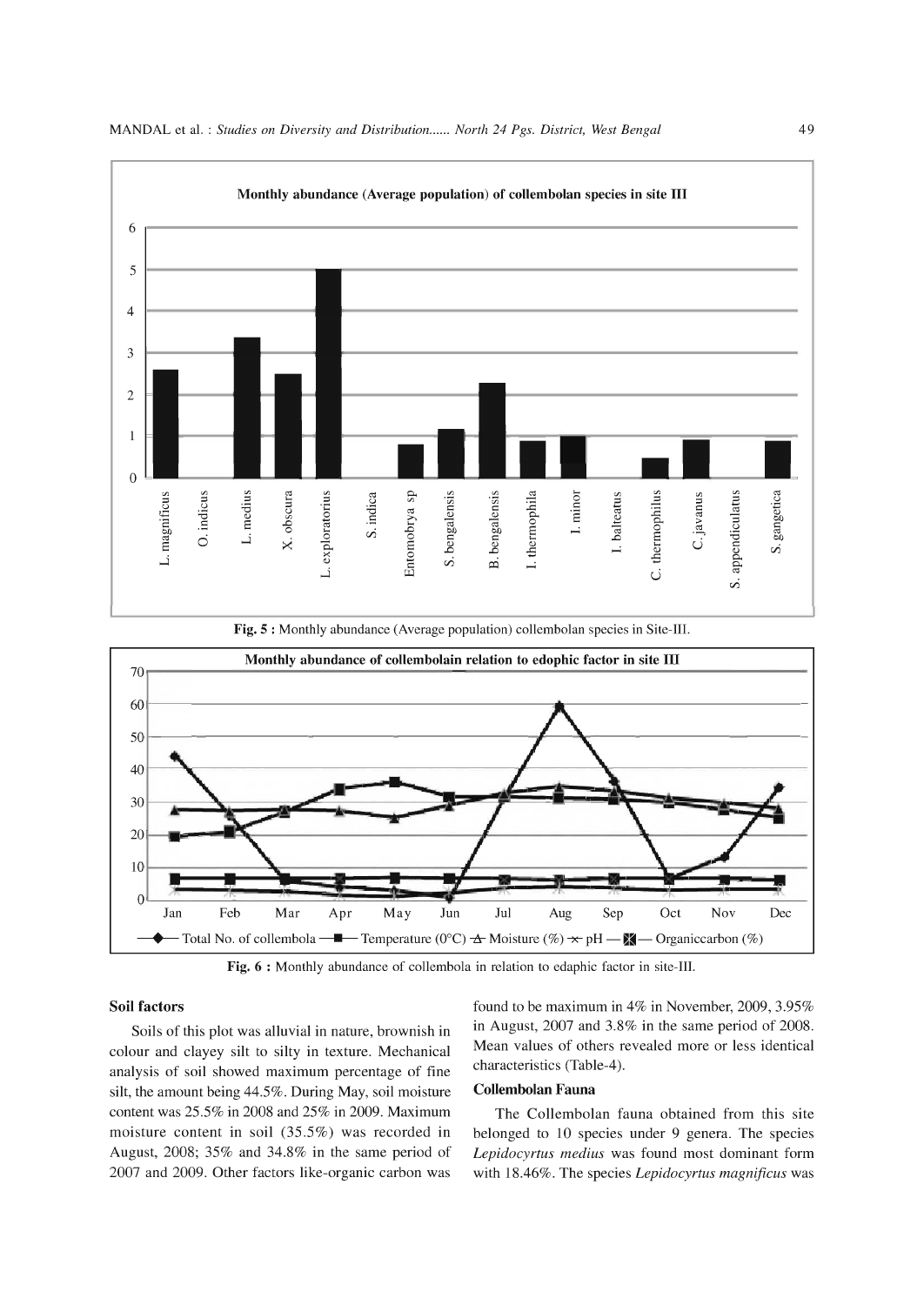| Year | <b>Month</b>              | Temperature $(0^{\circ}c)$ | Moisture (%)      | pH      | Organic carbon $(\%)$ |
|------|---------------------------|----------------------------|-------------------|---------|-----------------------|
| 2007 | $\ensuremath{\text{JUL}}$ | 32                         | 33                | 6.3     | 3.5                   |
|      | <b>AUG</b>                | 30.5                       | 35                | 6.1     | 3.95                  |
|      | <b>SEPT</b>               | 31                         | 33.5              | 6.5     | 3.66                  |
|      | OCT                       | 30.5                       | 31                | 6.4     | 3.5                   |
|      | <b>NOV</b>                | 29.2                       | 30                | 6.3     | 3.5                   |
|      | $\rm DEC$                 | $26\,$                     | $29\,$            | 6.5     | 3.3                   |
| 2008 | <b>JANU</b>               | $\boldsymbol{\mathsf{20}}$ | 28                | 6.4     | 3.3                   |
|      | <b>FEB</b>                | 21                         | 27.5              | 6.7     | 2.92                  |
|      | <b>MAR</b>                | 29.5                       | $2\!9$            | 6.9     | 2.2                   |
|      | <b>APRL</b>               | 34                         | $28\,$            | 6.9     | 2.1                   |
|      | <b>MAY</b>                | 34.5                       | 25.5              | 6.8     | 1.5                   |
|      | $\rm JUN$                 | 32.5                       | $27\,$            | 6.2     | 1.3                   |
|      | $\ensuremath{\text{JUL}}$ | 30.5                       | 32                | $6.1\,$ | 2.75                  |
|      | <b>AUG</b>                | 32                         | 35.5              | 6.5     | 3.8                   |
|      | <b>SEPT</b>               | 30                         | 33.5              | 6.6     | 3.6                   |
|      | <b>OCT</b>                | 28                         | $31\,$            | 6.4     | 3.75                  |
|      | <b>NOV</b>                | $\overline{26}$            | 30                | 6.3     | 3.2                   |
|      | DEC                       | 22.5                       | $29\,$            | 6.4     | 2.8                   |
| 2009 | <b>JANU</b>               | 21                         | $28\,$            | 6.4     | $\overline{3}$        |
|      | <b>FEB</b>                | $\mathfrak{D}$             | $27\,$            | 6.5     | 2.9                   |
|      | <b>MAR</b>                | 28.5                       | 29                | 6.9     | $\overline{3}$        |
|      | <b>APRL</b>               | 35                         | $28\,$            | 6.8     | 2.8                   |
|      | <b>MAY</b>                | 37.5                       | 25                | 6.2     | $1.6\,$               |
|      | $\rm JUN$                 | 33.5                       | 29.5              | 6.1     | 1.3                   |
|      | $\ensuremath{\text{JUL}}$ | 32                         | 33                | 6.3     | $2.7\,$               |
|      | $\operatorname{AUG}$      | 30                         | 34.8              | 6.5     | 3                     |
|      | <b>SEPT</b>               | 31.2                       | $34\,$            | 6.2     | 3.9                   |
|      | OCT                       | 28                         | 31                | 6.3     | 3.95                  |
|      | <b>NOV</b>                | 27.5                       | $\boldsymbol{30}$ | 6.2     | $\overline{4}$        |
|      | DEC                       | 22.5                       | $28\,$            | 6.1     | 3.2                   |

Table-4 : Values of edaphic factors per month (JULY, 2007-DEC, 2009) at site IV, B.B.W.L.S, Parmadan

recorded the second dominant 17.69% of the total fauna recorded from this site. The species *Isotomiella minor*  contributed 12.11 % followed by *Isotomina thermophila*  contributed 10.38%, *Ballistrura bengalensis*  contributed 9.23%, *Xenylla obscura* contributed 8.07%, *Entomobrya sp* contributed 6.9%, and *Cyphoderus javanus* contributed 6.3%, Maximum percentage of collembolan population was obtained in August of both the years followed by December-January which coincided with the maximum concentration of soil factors like-moisture, organic carbon and low concentration of soil pH (Fig. 7).

#### Seasonal changes

The month wise changes in abundance of individual predominant species of Collembola recorded from this site have been shown in Fig. Maximum population density of the most dominant species *Lepidocyrtus*  *medius* was December in both the year. The second dominant species *Lepidocyrtus magnificus* exhibited its peak in August in both the years, while the highest population density of *Isotomiella minor* was in February 2008 & 2009. *Isotomina thermophila* showed population peak in November of both the year, where as *Ballistrura bengalensis* exhibited its peak in January of both the year. It became apparent that predominant forms of the site exhibited an irregular trend of fluctuation being minimum in May, slightly higher in December/January/ February and higher in August-September. The peak of population of other genera / species varied among the years as well as month of observation due to their irregular occurrence (Fig. 8).

## STATISTICAL ANALYSIS OF DATA

The statistical analysis of the complex soil faunal communities has been conducted to show the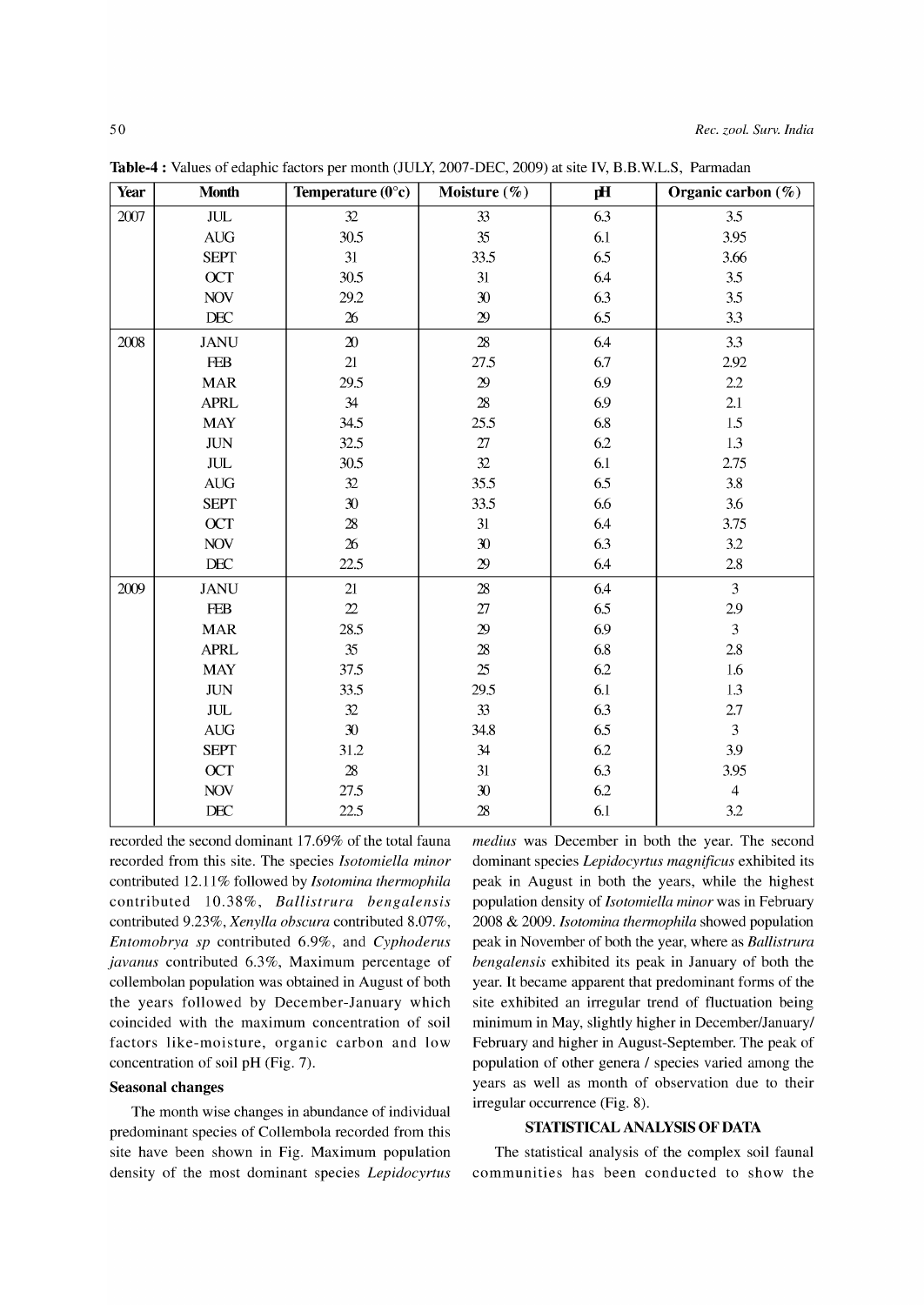

Fig.7. Monthly abundance (Average population) collembolan species in Site-IV.



Fig. 8 : Monthly abundance of collembola in relation to edaphic factor in site-IV.

relationship between the soil factors and Collembola. The application of LINEAR CORRELATION and ANOVA (One way analysis) were undertaken in the present study involving the data of soil factors and collembolan population densities of soil separately for each site. All the analysis has been carried out by using MINITAB statistical software.

#### LINEAR CORRELATION

The correlation coefficient ('r' value) of each variable (i.e. total population of Collembola and four edaphic factors (temperature, moisture, pH, organic carbon) on each other in individual site were shown (Table 5-8). The correlation revealed identical relationship between the biotic variables in four sites. The correlation coefficient data mentioned in the above table broadly indicated that the edaphic factors like moisture, organic carbon with the biotic variables showed strong positive correlation in almost four sites. The correlation coefficient ('r' value) in respect of other variables like temperature and pH with the biotic variables was found to be negatively significant correlated in all four sampling sites with the population densities of Collembola.

# ANALYSIS OF VARIANCE (ANOVA) : ONE WAY ANALYSIS

An univariate analysis of variant with the month as a factor have been carried out whether any significant seasonal fluctuation exist or not in the population of individual species of collembolan in the four sampling sites. The results of analysis are represented in the tables 9-12.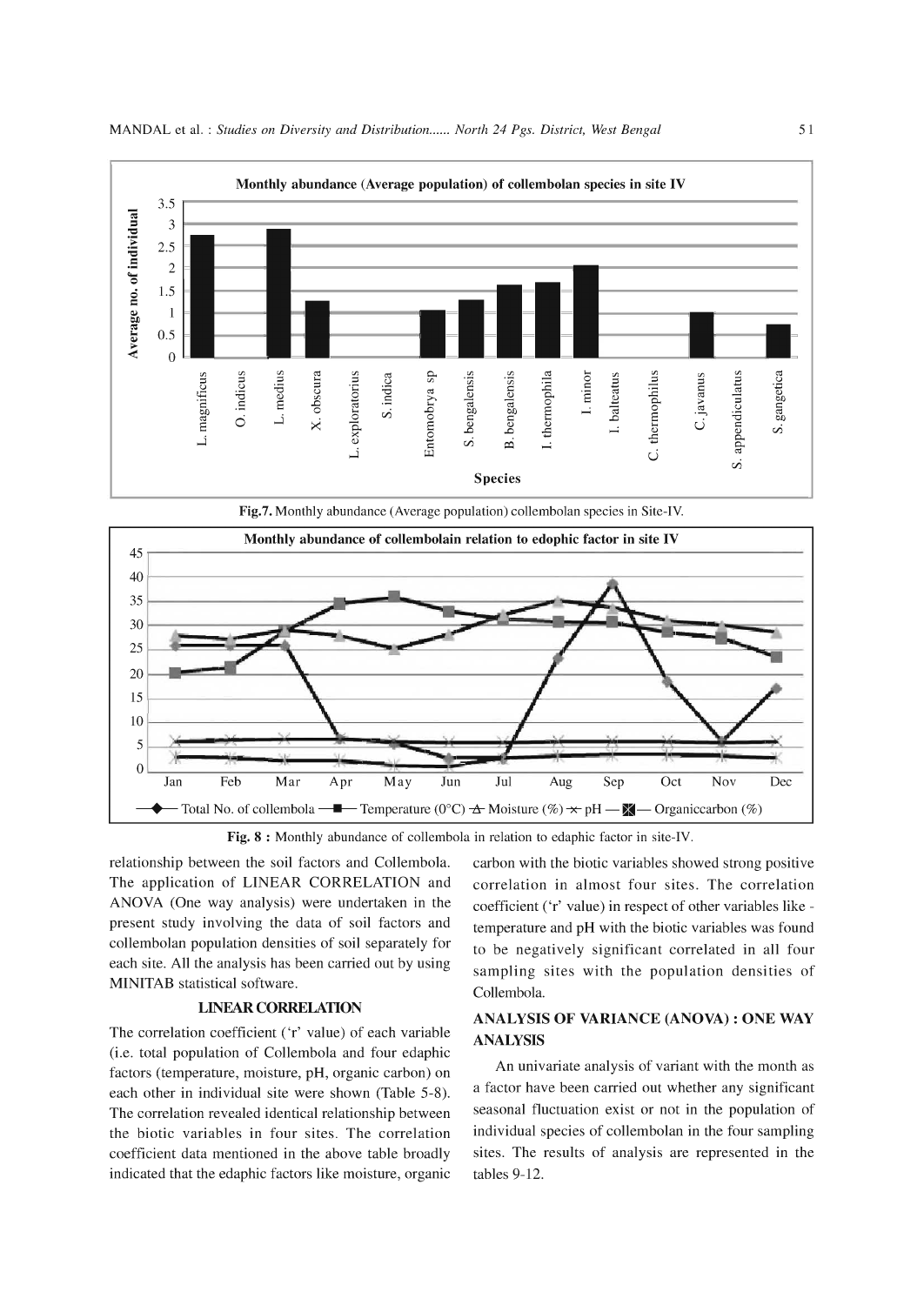| Name of the species   | <b>Temperature</b> | <b>Moisture</b> | рH             | Organic carbon |
|-----------------------|--------------------|-----------------|----------------|----------------|
| L. magnificus         | $-0.180147846$     | 0.828530719     | $-0.652997651$ | 0.652985415    |
| O. indicus            | 0.109146027        | 0.872077366     | $-0.476077623$ | 0.565049206    |
| L. medius             | 0.11233319         | 0.740633265     | -0.583840341   | 0.498988274    |
| X. obscura            | $-0.1471323$       | 0.6677209       | $-0.568348$    | 0.5597715      |
| L. exploratorius      | $-0.4904062$       | 0.1977307       | $-0.6556189$   | 0.4604979      |
| Seira indica          | $-0.0113091$       | 0.5849276       | $-0.6844386$   | 0.479076045    |
| Entomobrya sp         | 0.073256903        | 0.6271018       | $-0.5098721$   | 0.469072044    |
| S. bengalensis        | 0.1328547          | 0.760909        | $-0.6889775$   | 0.5749779      |
| <b>B.</b> bengalensis | $-0.5243741$       | 0.0777475       | $-0.371506$    | 0.2472246      |
| I. thermophila        | $-0.4010517$       | 0.2774619       | $-0.6175193$   | 0.427766       |
| I. minor              | $-0.4397747$       | 0.1281827       | $-0.3908345$   | 0.2303874      |
| I. balteatus          | $-0.2558236$       | 0.5459557       | $-0.6186606$   | 0.5190585      |
| C. thermophilus       | $-0.2035165$       | 0.2805958       | $-0.1707681$   | 0.144376       |
| C. javanus            | 0.312443           | 0.5646476       | $-0.2376556$   | 0.1216208      |
| S. appendiculatus     | 0.1261598          | 0.6036843       | $-0.5247406$   | 0.372721       |
| S. gangetica          | $-0.0889385$       | 0.2606868       | $-0.04174$     | 0.2815279      |

**Table-5 :** Correlation(r value) between individual collembolan species with edaphic factors at Site-I

**Table-6 :** Correlation(r value) between individual collembolan species with edaphic factors at Site-II

| Name of the species   | <b>Temperature</b> | <b>Moisture</b> | рH             | Organic carbon |
|-----------------------|--------------------|-----------------|----------------|----------------|
| Xenylla obscura       | $-0.160745935$     | 0.786287817     | $-0.702520498$ | 0.775227292    |
| O. <i>indicus</i>     | 0.010067725        | 0.846771521     | $-0.645910627$ | 0.749046149    |
| L. medius             | -0.713751666       | 0.235595549     | $-0.726386647$ | 0.640066048    |
| L magnificus          | 0.030307095        | 0.711675122     | $-0.590427574$ | 0.603337027    |
| L. exploratorius      | -0.641062164       | 0.118584114     | -0.562758953   | 0.435401949    |
| Entomobrya sp         | $-0.023930549$     | 0.634964027     | -0.540389791   | 0.612977051    |
| S. bengalensis        | 0.010436281        | 0.737650625     | $-0.746756504$ | 0.663690309    |
| <b>B.</b> bengalensis | $-0.600913827$     | 0.160241109     | $-0.485428386$ | 0.449267921    |
| I. thermophila        | $-0.196002606$     | 0.600050933     | $-0.616270704$ | 0.618689652    |
| <i>I. minor</i>       | $-0.0505153$       | -0.175735766    | 0.112915938    | $-0.154284743$ |
| C. thermophilus       | $-0.178304138$     | 0.447560095     | -0.49987309    | 0.485600752    |
| C. javanus            | $-0.270770226$     | 0.325937808     | $-0.502561668$ | 0.417739981    |
| S. appendiculatus     | 0.062358655        | 0.5653906       | -0.476560067   | 0.41675546     |
| S. gangetica          | $-0.165588862$     | 0.415864006     | $-0.337913016$ | 0.440254448    |

## **DISCUSSION**

The ecological studies of this investigation were based on the sample survey of four sites from Bibhuti Bhushan Wild Life Sanctuary (B.B.W.L.S), Parmadan, over a period of 30 months (July, 2007 to December, 2009). Three sampled sites from undisturbed core area of forest floor site and remaining one from the disturbed The Collembolan fauna of the four study sites area of buffer zone of the sanctuary were chosen for belonged to 16 species under 14 genera of 5 families :

the study. All the sites were in Gangetic plains exposed to tropical climate with humidity and temperature were comparatively low during winter months. The general natures of the soil of four sampling sites were more or less identical.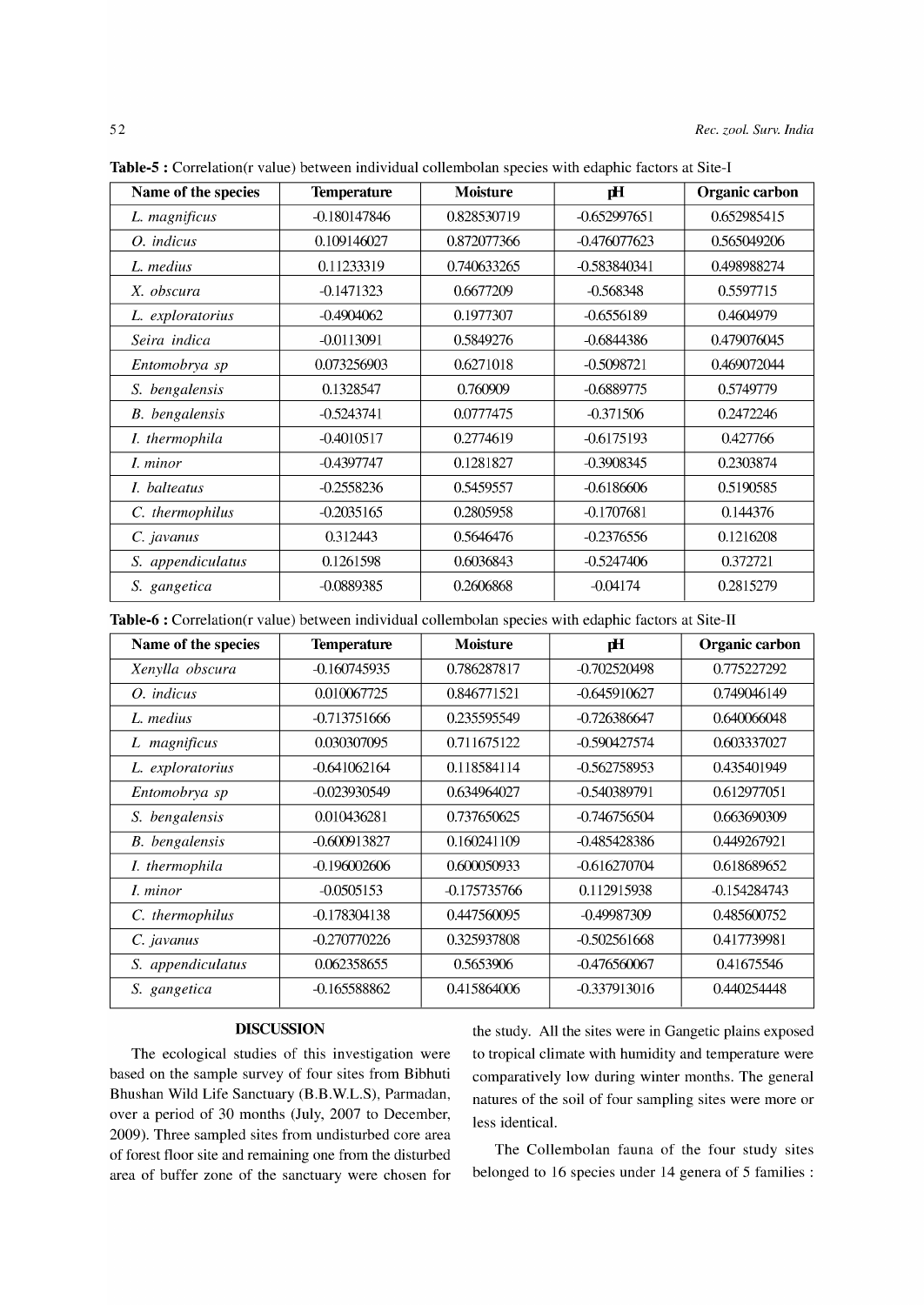| Name of the species   | <b>Temperature</b> | <b>Moisture</b> | рH             | Organic carbon |
|-----------------------|--------------------|-----------------|----------------|----------------|
| L. exploratorius      | $-0.19972168$      | 0.759832386     | -0.64782442    | 0.766060986    |
| L. medius             | -0.22345409        | 0.675319364     | -0.79656544    | 0.822330775    |
| L magnificus          | -0.46728373        | 0.312762165     | $-0.82608251$  | 0.663508738    |
| Xenylla obscura       | -0.36449774        | 0.208942839     | -0.63706734    | 0.485379347    |
| Entomobrya sp         | 0.314452079        | 0.616396327     | $-0.44285257$  | 0.454654867    |
| S. bengalensis        | 0.04499953         | 0.614285487     | -0.788804907   | 0.673644188    |
| <b>B.</b> bengalensis | -0.573729409       | 0.052634449     | $-0.366712885$ | 0.376901917    |
| I. thermophila        | -0.404695465       | 0.252999771     | $-0.622044443$ | 0.537796337    |
| I. minor              | -0.374934492       | 0.013236549     | $-0.240146053$ | 0.232201029    |
| C. thermophilus       | -0.103092716       | 0.276730841     | -0.034946384   | 0.24640714     |
| C. javanus            | 0.052437799        | 0.397337724     | -0.553073922   | 0.388962368    |
| S. gangetica          | -0.431735679       | 0.129699091     | $-0.113793406$ | 0.30733033     |

**Table-7 :** Correlation(r value) between individual collembolan species with edaphic factors at Site-III

**Table-8 :** Correlation(r value) between individual collembolan species with edaphic factors at Site-IV

| Name of the species   | <b>Temperature</b> | <b>Moisture</b> | рH           | Organic carbon |
|-----------------------|--------------------|-----------------|--------------|----------------|
| L. magnificus         | $-0.1769545$       | 0.7930076       | $-0.1552162$ | 0.6441762      |
| L. medius             | $-0.5412866$       | 0.3043318       | $-0.3977079$ | 0.5057319      |
| X. obscura            | $-0.0129628$       | 0.7109205       | $-0.1085984$ | 0.4338867      |
| Entomobrya sp         | $-0.0682902$       | 0.5641524       | $-0.2329746$ | 0.3258003      |
| S. bengalensis        | $-0.2913997$       | 0.5334357       | $-0.1288971$ | 0.45457        |
| <b>B.</b> bengalensis | $-0.6259028$       | 0.0705465       | $-0.0677042$ | 0.2411919      |
| I. thermophila        | $-0.3531079$       | 0.196177        | $-0.4460732$ | 0.4604439      |
| <i>I. minor</i>       | $-0.7241513$       | 0.1795067       | $-0.1223435$ | 0.1866484      |
| C. javanus            | $-0.1208675$       | 0.4982095       | $-0.0322146$ | 0.3499985      |
| S. gangetica          | $-0.2927487$       | 0.30753         | $-0.1950678$ | 0.3256444      |

Hypogastruridae, Onychiuridae, Isotomidae, Entomobryidae and Sminthuridae (Table-13).

The number of genera occurring in four different sampling sites also varied, maximum extracted from the site-I (16 species under 14 genera) and minimum from disturbed area of buffer zone of the sanctuary (10 species under 9 genera). Out of the 14 genera, the predominant genera were *Lepidocyrtus* (3 species), *Onychiurus(1* species), *Xenylla* (1 species), *Cyphoderus*  (1 species), *Cryptopygus* (1 species), *Ballistrura* (1 species), *Isotomina* (1 species) and *Salina(1* species) *Sphyrotheca* (1 species) and *Sminthurides(1* species) mentioned in order of dominance.

The genus *Lepidocyrtus* were represented by 3 species like, *L. exploratorius, L. medius* and *L. magnificus.* The genus was found to be widely distributed in all sampling plots comprising 31.8 % of total population of collembola and being numerically dominant over other forms. The wide distribution range and numerical dominance suggest capability of this genus to dwell in varying ecological conditions. The species, *Lepidocyrtus magnificus* was seen the most dominant taxon of this genus and occupied first position in order of dominance in respect to the total number of collembola indicating maximum genera and species in the month of August.

The second predominant genus was *Xenylla* with single species *obscura,* comprising 10.45% of the total population in all the sites. The species was recorded in maximum from the sampling site II reaching its peak in January-February.

The third numerical dominant genus *Cyphoderus*  represented by single species *javanus* was extracted in maximum number (9.83%) in February from all the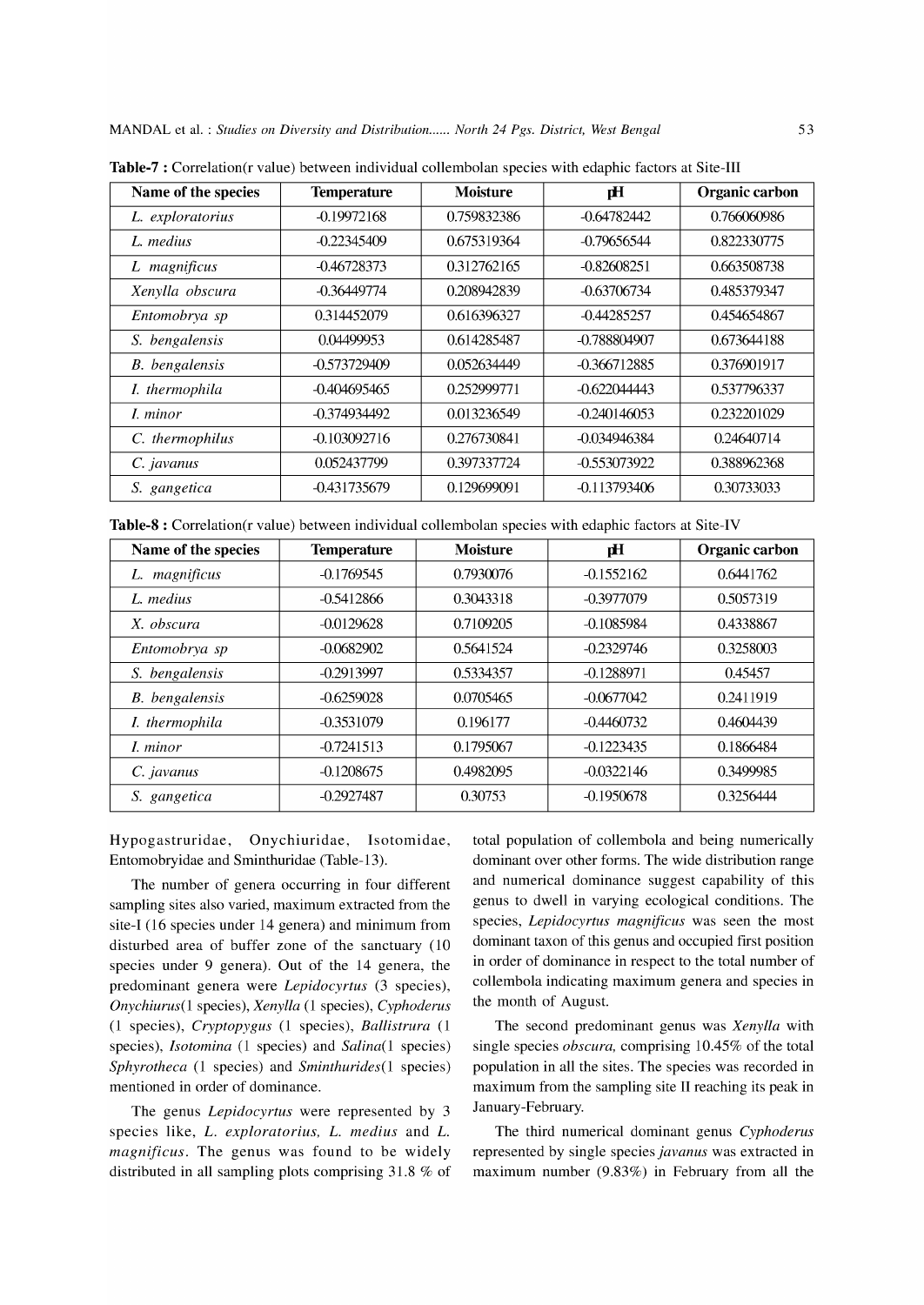| <b>Species</b>        |                | <b>Moisture</b><br><b>Temperature</b> |                | рH       |                | Organic carbon |         |          |
|-----------------------|----------------|---------------------------------------|----------------|----------|----------------|----------------|---------|----------|
|                       | <b>F</b> value | P value*                              | <b>F</b> value | P value* | <b>F</b> value | P value*       | F value | P value* |
| L. magnificus         | 173.97         | 0.000                                 | 329.54         | 0.000    | 1.57           | 0.224          | 3.16    | 0.089    |
| O. indicus            | 179.63         | 0.000                                 | 316.2          | 0.000    | 5.77           | 0.025          | 0.09    | 0.771    |
| L. medius             | 152.86         | 0.000                                 | 250.17         | 0.000    | 3.2            | 0.088          | 0.31    | 0.582    |
| X. obscura            | 310.76         | 0.000                                 | 788.52         | 0.000    | 69.34          | 0.000          | 7.08    | 0.014    |
| L. exploratorius      | 239.51         | 0.000                                 | 499.66         | 0.000    | 18.04          | 0.000          | 0.3     | 0.587    |
| S.indica              | 358.05         | 0.000                                 | 1056.63        | 0.000    | 228.95         | 0.000          | 30.13   | 0.000    |
| Entomobrya sp         | 334.22         | 0.000                                 | 892.93         | 0.000    | 110.23         | 0.000          | 15.25   | 0.001    |
| S.bengalensis         | 363.33         | 0.000                                 | 1096.81        | 0.000    | 288.55         | 0.000          | 36.65   | 0.000    |
| <b>B.</b> bengalensis | 218.78         | 0.000                                 | 415.82         | 0.000    | 14.44          | 0.001          | 0.45    | 0.507    |
| I. thermophila        | 348.82         | 0.000                                 | 997.9          | 0.000    | 170.54         | 0.000          | 22.17   | 0.000    |
| <i>I. minor</i>       | 372.73         | 0.000                                 | 1162.82        | 0.000    | 454.92         | 0.000          | 54.16   | 0.000    |
| I. balteatus          | 337.98         | 0.000                                 | 945.8          | 0.000    | 132.69         | 0.000          | 15.22   | 0.001    |
| C. thermophilus       | 364.58         | 0.000                                 | 1111.76        | 0.000    | 319.44         | 0.000          | 38.87   | 0.000    |
| C. javanus            | 358.58         | 0.000                                 | 1068.68        | 0.000    | 245.6          | 0.000          | 30.8    | 0.000    |
| S. appendiculatus     | 324.08         | 0.000                                 | 818.59         | 0.000    | 86.02          | 0.000          | 13.01   | 0.002    |
| S. gangetica          | 342.08         | 0.000                                 | 966.67         | 0.000    | 146.49         | 0.000          | 17.53   | 0.000    |

**Table-9 :** ANOVA (One way analysis) of the collembolan species in relation to the edaphic factors in Site-I

\* < 0.05 significant

|  |  |  |  | <b>Table-10</b> : ANOVA (One way analysis) of the collembolan species in relation to the edaphic factors in Site-II |
|--|--|--|--|---------------------------------------------------------------------------------------------------------------------|
|--|--|--|--|---------------------------------------------------------------------------------------------------------------------|

| <b>Species</b>    | <b>Temperature</b> |          | <b>Moisture</b> |          | pH             |          | Organic carbon |          |
|-------------------|--------------------|----------|-----------------|----------|----------------|----------|----------------|----------|
|                   | <b>F</b> value     | P value* | <b>F</b> value  | P value* | <b>F</b> value | P value* | <b>F</b> value | P value* |
| X. obscura        | 218.3              | 0.000    | 383.15          | 0.000    | 6.77           | 0.016    | 1.12           | 0.301    |
| <i>O.indicus</i>  | 221.66             | 0.000    | 372.88          | 0.000    | 11.19          | 0.003    | 0.000          | 0.995    |
| L. medius         | 243.83             | 0.000    | 445.81          | 0.000    | 12.73          | 0.002    | 0.27           | 0.611    |
| L magnificus      | 339.52             | 0.000    | 710.28          | 0.000    | 82.44          | 0.000    | 7.36           | 0.013    |
| L. exploratorius  | 260.3              | 0.000    | 482.12          | 0.000    | 19.35          | 0.000    | 0.02           | 0.891    |
| Entomobrya sp     | 380.08             | 0.000    | 866.15          | 0.000    | 211.63         | 0.000    | 22.15          | 0.000    |
| S. bengalensis    | 381.7              | 0.000    | 873.42          | 0.000    | 223.54         | 0.000    | 23.24          | 0.000    |
| B. bengalensis    | 246.93             | 0.000    | 430.23          | 0.000    | 18.31          | 0.000    | 0.36           | 0.553    |
| I. thermophila    | 347.78             | 0.000    | 743.91          | 0.000    | 98.11          | 0.000    | 8.69           | 0.007    |
| I. minor          | 404.57             | 0.000    | 969.96          | 0.000    | 564.53         | 0.000    | 51.88          | 0.000    |
| C. thermophilus   | 359.39             | 0.000    | 813.46          | 0.000    | 148.56         | 0.000    | 9.34           | 0.006    |
| C. javanus        | 340.48             | 0.000    | 708.68          | 0.000    | 83.05          | 0.000    | 8.11           | 0.009    |
| S. appendiculatus | 358.59             | 0.000    | 755.07          | 0.000    | 110.49         | 0.000    | 14.98          | 0.001    |
| S. gangetica      | 400.56             | 0.000    | 942.44          | 0.000    | 386.96         | 0.000    | 42.87          | 0.000    |

 $*$  < 0.05 significant

sampling sites though the insects were maximum in number in March.

Another dominant genus *Ballistrura* & *Onychiurus*  extracted from both the sites and comprised 8.69% and

7.28% of total population occupying fourth position in dominance.

The two genera of collembolan species, *Isotomiella minor* (6.20% of the total population) and *Salina*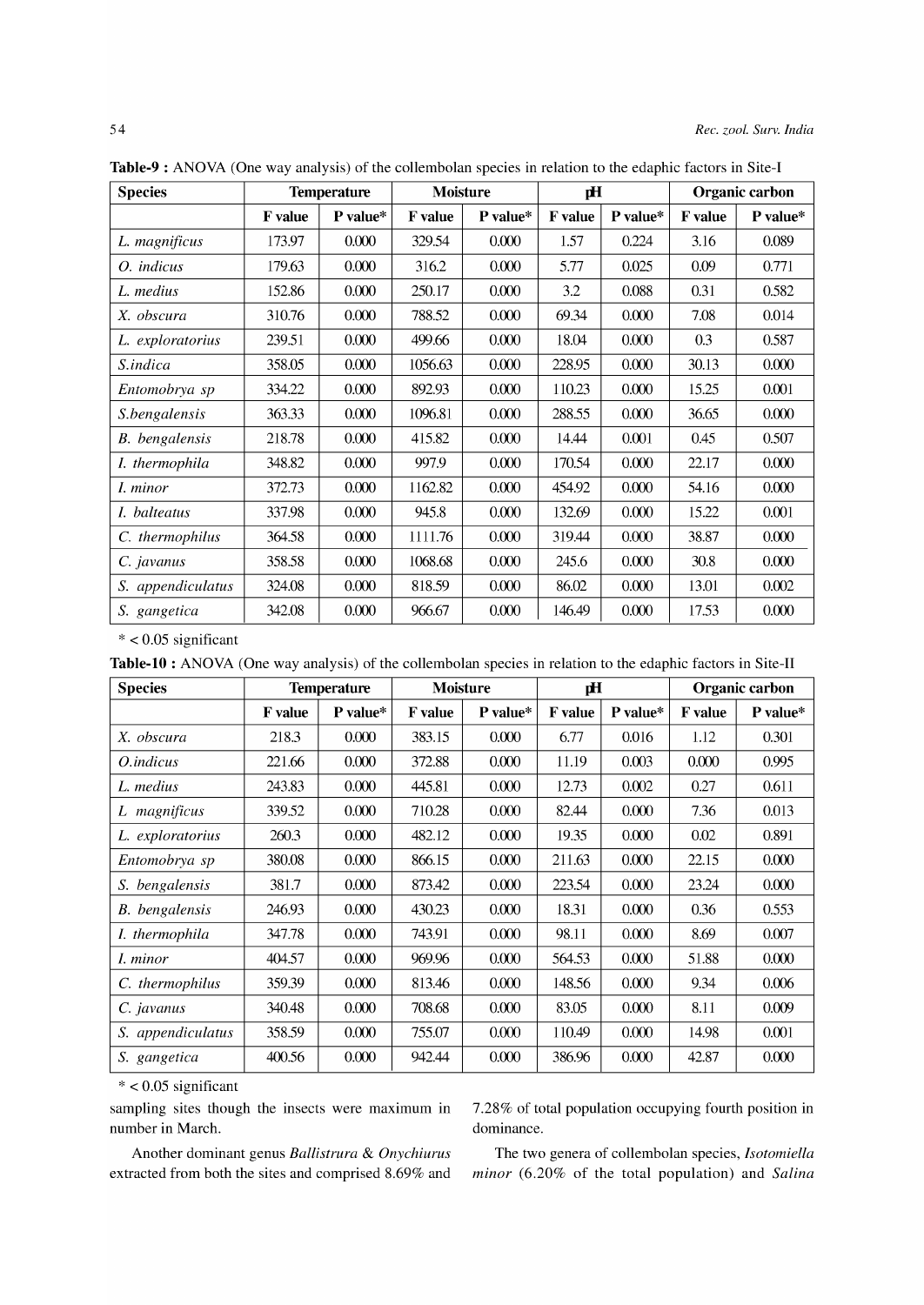| <b>Species</b><br><b>Temperature</b> |                | <b>Moisture</b> |                | рH       |                | <b>Organic carbon</b> |                |          |
|--------------------------------------|----------------|-----------------|----------------|----------|----------------|-----------------------|----------------|----------|
|                                      | <b>F</b> value | P value*        | <b>F</b> value | P value* | <b>F</b> value | P value*              | <b>F</b> value | P value* |
| L. exploratorius                     | 175.22         | 0.000           | 399.49         | 0.000    | 1.7            | 0.205                 | 3.39           | 0.079    |
| L. medius                            | 210.63         | 0.000           | 580            | 0.000    | 9.04           | 0.006                 | 0.16           | 0.693    |
| magnificus                           | 263.53         | 0.000           | 475.51         | 0.000    | 25.5           | 0.000                 | 0.2            | 0.66     |
| Xenylla obscura                      | 239.21         | 0.000           | 882.23         | 0.000    | 18             | 0.000                 | 0.23           | 0.634    |
| Entomobrya sp                        | 342.42         | 0.000           | 879.72         | 0.000    | 121.22         | 0.000                 | 14.93          | 0.001    |
| S. bengalensis                       | 341.45         | 0.000           | 910.86         | 0.000    | 132.7          | 0.000                 | 12.45          | 0.002    |
| B. bengalensis                       | 223.81         | 0.000           | 416.25         | 0.000    | 15.47          | 0.000                 | 0.38           | 0.546    |
| I. thermophila                       | 353.06         | 0.000           | 961.22         | 0.000    | 171.69         | 0.000                 | 18.86          | 0.000    |
| <i>I. minor</i>                      | 335.71         | 0.000           | 855.75         | 0.000    | 106.81         | 0.000                 | 11.98          | 0.002    |
| C. thermophilus                      | 371.36         | 0.000           | 1044.6         | 0.000    | 265.82         | 0.000                 | 34.3           | 0.000    |
| C. javanus                           | 340.46         | 0.000           | 880            | 0.000    | 118.72         | 0.000                 | 13.66          | 0.001    |
| S. gangetica                         | 338.96         | 0.000           | 868.28         | 0.000    | 113.49         | 0.000                 | 13.37          | 0.001    |

**Table-ll :** ANOVA (One way analysis) of the collembolan species in relation to the edaphic factors in Site-III

 $*$  < 0.05 significant

**Table-12 :** ANOVA (One way analysis) of the collembolan species in relation to the edaphic factors in Site-IV

| <b>Species</b>        | <b>Temperature</b> |          | <b>Moisture</b> |          | рH      |          | Organic carbon |            |
|-----------------------|--------------------|----------|-----------------|----------|---------|----------|----------------|------------|
|                       | <b>F</b> value     | P value* | <b>F</b> value  | P value* | F value | P value* | <b>F</b> value | $P$ value* |
| magnificus<br>L.      | 285.08             | 0.000    | 692.14          | 0.000    | 34.96   | 0.000    | 0.03           | 0.872      |
| L. medius             | 269.22             | 0.000    | 617.08          | 0.000    | 24.95   | 0.000    | 0.000          | 0.972      |
| X. obscura            | 339.15             | 0.000    | 898.81          | 0.000    | 112.73  | 0.000    | 8.83           | 0.007      |
| Entomobrya sp         | 353.03             | 0.000    | 971.68          | 0.000    | 159.75  | 0.000    | 14.20          | 0.001      |
| S. bengalensis        | 352.08             | 0.000    | 991.22          | 0.000    | 175.57  | 0.000    | 12.49          | 0.002      |
| <b>B.</b> bengalensis | 295.25             | 0.000    | 674.91          | 0.000    | 45.36   | 0.000    | 2.66           | 0.117      |
| <i>I.</i> thermophila | 330.99             | 0.000    | 885.95          | 0.000    | 100.99  | 0.000    | 5.02           | 0.036      |
| <i>I. minor</i>       | 306.35             | 0.000    | 764.50          | 0.000    | 56.41   | 0.000    | 1.58           | 0.222      |
| C. javanus            | 362.15             | 0.000    | 1033.59         | 0.000    | 221.85  | 0.000    | 19.03          | 0.000      |
| S. gangetica          | 381.72             | 0.000    | 1155.10         | 0.000    | 523.70  | 0.000    | 41.45          | 0.000      |

 $*$  < 0.05 significant

*bengalensis* (4.80% of the total population) was taken out in maximum numbers of all the sites in August.

The other important genera collected there were, *Entomobrya, Isotomina, Cryptopygus, Seira, Isotomurus, Sphyrotheca and Sminthurides*  constituting 3.52%, 3.48%, 3.44%, 2.86%, 2.72%, 2.57%, and 1.95% respectively.

The aforesaid variations of the faunal components might be due to the differences in the ecological conditions with some genera being wide spread occurring regularly in different sampling sites because they could tolerate wide variety of habitats and were aptly called "Ubiquist" or "ecological generalized groups". On the other hand, some forms were localized or restricted to ecological specialized group.

The nine genera of collembolans, *Xenylla, Lepidocyrtus, Salina, Entomobrya, Cyphoderus, Ballistrura, Isotomiella, Isotomina* and *Sphyrotheca*  seemed to have wider tolerance to different encountered during the present discourse and they were 'Ubiquists" (Table-14.).

Addison (1980) remarked that such faunal groups had the capacity to utilize different food sources and microhabitat for their survival while five genera namely, *Onychiurus, Seira, Isotomurus, Cryptopygus* and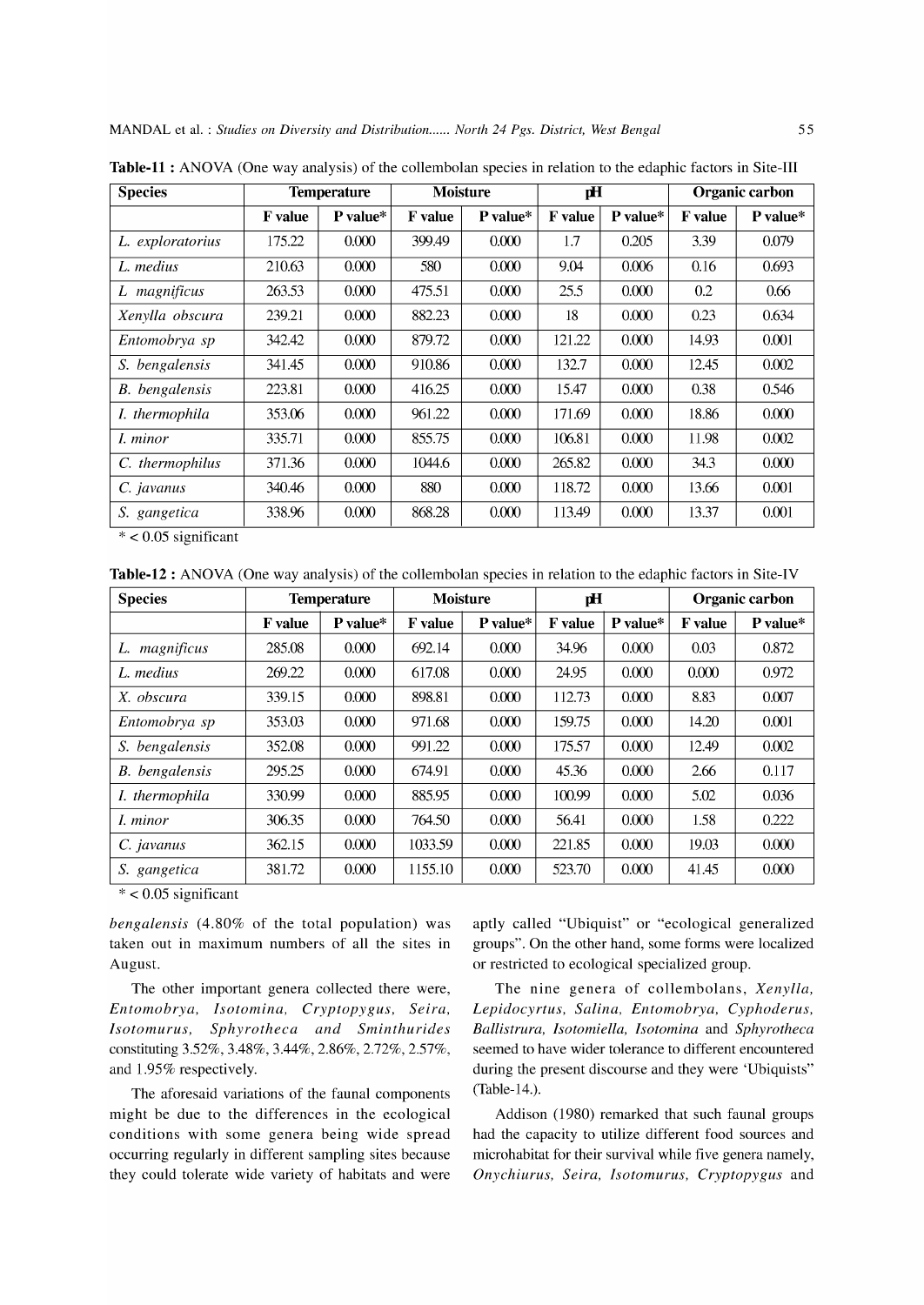*Sminthurides* were said to be restricted and as such they were "Stenocious".

Hazra & Choudhuri (1990) studied the distribution pattern of soil arthropod particularly Collembola and Acari of 14 kinds of ecosystems of West Bengal and found 2 "ubiquists" genera *Lepidocyrtus* and *Cyphoderus* and 23 "Stenocious"species. **In** another observation Hazra and Sanyal (1996) recorded 4 "ubiquists" species and 11 "Stenocious" species from a deciduous reserve forest floor as well as two mangrove areas (one natural  $\&$  another artificially raised) in a silt deposited island in the river Hooghly.

**In** the present study, the total population of collembolan of all the sampling sites showed numerical variation with the change of season with minimum in May in all four sites. Moreover, a general pattern of fluctuation with maximum in monsoon and minimum in pre-monsoon (May), which in agreement with Hazra and Choudhuri (1990) and Hazra & Sanyal (1996).

Mitra *et al.,* (1977) and Hazra and Choudhuri (1990) showed that, surface soil vegetations exert an indirect influence on the collembolan population through its effect on the porosity of soil, humus formation and soil moisture in spite of different vegetation in most of the sampling sites.

According to Wallwork (1970), the Collembolan fauna of certain locality was determined by a complex factor of both ecological and historical. Therefore, the author is of the view that the degree of similarity in species composition between two sites could be used as an index of overall ecological similarity and the influence of vegetation type indirectly exert through its effect on soil type, micro floral composition or soil moisture.

Hagvar (1982) observed increase of number of springtails with the increase of soil fertility in coniferous forest floor but the species diversity and number appeared maximum in medium rich soil. He also measured the fertility-scale in accordance to vegetation types and noted that the soil moisture,the vegetation would better indicate Collembolan fauna in more extreme environmental condition.

Hazra and Sanyal (1996) found increase of the diversity of collembolan members in artificially raised mangrove forest of an island of the river Hooghly (West Bengal) and also said that the number increased with high concentration of moisture and nitrate.

According to Curry (1971) the maximum and minimum population were confined to a particular month or season of the years of observation in particular site which appears similar to the observations of workers in different parts of world. Study of maximum population in all sampling site in August and minimum in May tally with Mukherjee and Singh (1970).

During this investigation, only three predominant species *Lepidocyrtus magnificus,* L. *medius* and *Isotomurus balteatus* attained maximum population in August and two species, *Xenylla obscura* and in February. *Entomobrya* sp. reached its peak in January followed by *Lepidocyrtus exploratorius, Seira indica, Isotomiella minor, Cryptopygus thermophilus, Cyphoderus javanus* in March while *Sinella curviseta*  and appeared largest population in the month of August. Individuals of other species like *Ballistrura bengalensis, Onychiurus indicus, Salina bengalensis, Isotomina thermophila* were numerically low in May with a very irregular trend of fluctuation and these were altogether absent in many of the sampling months. Thus, most of the predominant forms considered here were found to exhibit a single peak in a year.

According to Straalen (1997) some species had a sharp peak of collembolan community in respective months whereas others tend to fluctuate gradually throughout the year. Existence of single peak suggested the probability of single generation per year (Bellinger, 1954 and Hale (1966).

The role of edaphic factors on the distribution and population pattern of different groups of soil inhabiting micro fauna and flora might be assumed that the factors so far analyzed in this study exerted both significant and insignificant effects either singly or in cumulative way depending on the nature of the site. The population was maximum when the factors like moisture, organic carbon were significantly high and other conditions were optimum.

Temperature and soil moisture appeared as the main driving variables for seasonal fluctuation of microarthropod population especially in temperature climate with dry summer period (Straalen, 1985, Satamou *et al.,*  1993). **In** the summer month's soil temperature was significantly high and yielded minimum population on account of lesser water content and physical stability of the humus layer in this type of climate in West Bengal.

Of the edaphic factors studied, temperature showed wide variation with the change of season, ranging between 19°C and 37.5°C (Table-I-4). Collembolan population indicated negative correlation with temperature in all four sites which confirm the study of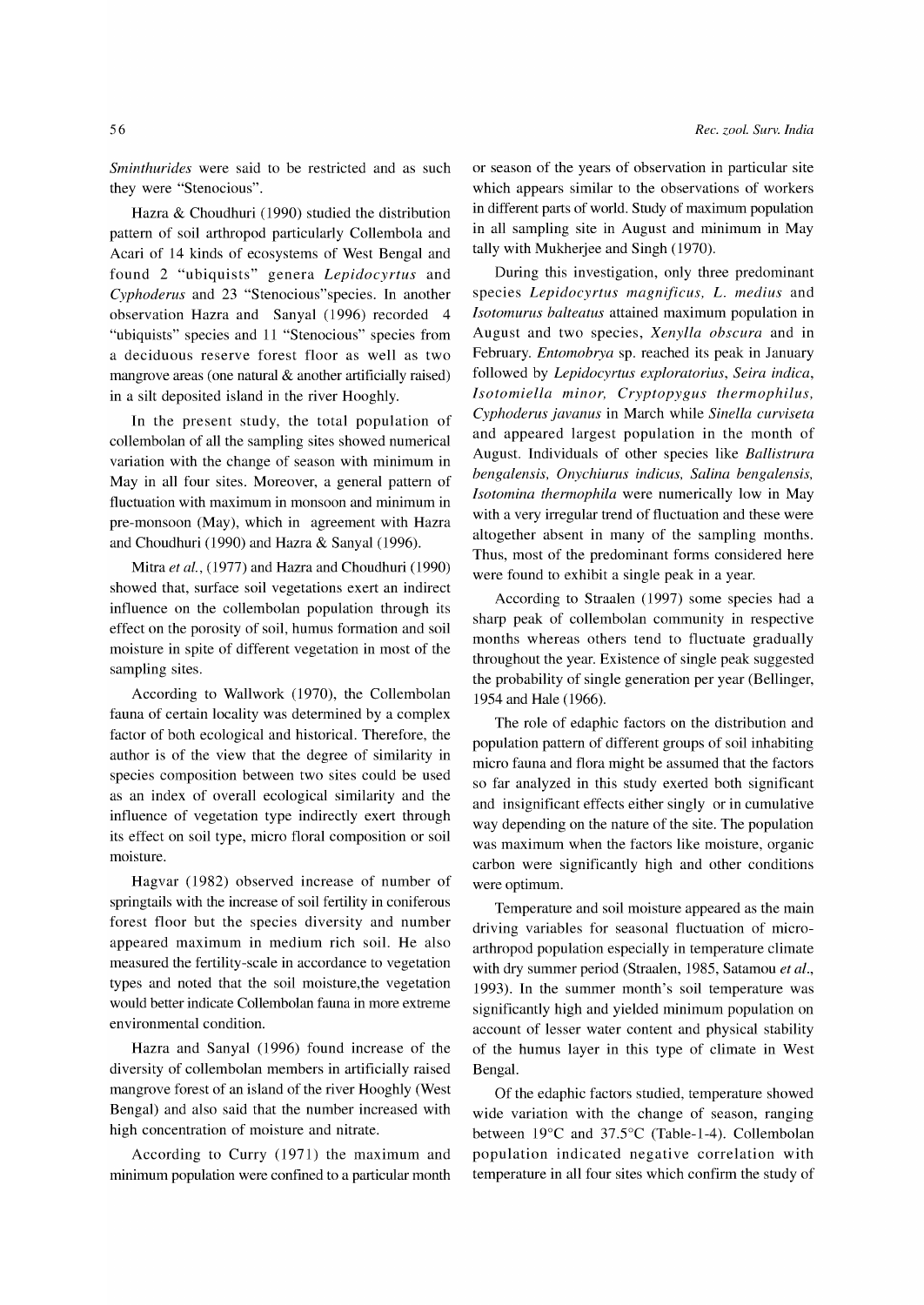| <b>ORDER</b>  | <b>COLLEMBOLA</b>                          |  |  |  |  |
|---------------|--------------------------------------------|--|--|--|--|
| Suborder      | Arthropleona                               |  |  |  |  |
| Family        | HYPOGASTRURIDAE, Borner, 1913              |  |  |  |  |
| Subfamily     | Hypogastrurinae                            |  |  |  |  |
| Genus/species | Xenylla obscura Imms, 1912                 |  |  |  |  |
| Family        | ONYCHIURIDAE, Borner, 1901                 |  |  |  |  |
| Subfamily     | Onychiurinae                               |  |  |  |  |
|               | Onychiurus indicus Choudhury & Roy, 1965   |  |  |  |  |
| Family        | ISOTOMIDAE, Borner, 1913                   |  |  |  |  |
|               | Cryptopygus thermophilus (Axelson, 1900)   |  |  |  |  |
|               | Ballistrura bengalensis Yosii, 1966        |  |  |  |  |
|               | Isotomurus balteatus (Reuter, 1876)        |  |  |  |  |
|               | Isotomiella minor (Schaeffer, 1898)        |  |  |  |  |
|               | Isotomina thermophila (Axelson, 1900)      |  |  |  |  |
| Family        | ENTOMOBRYIDAE, Tomosvary, 1882             |  |  |  |  |
| Subfamily     | Entomobryinae                              |  |  |  |  |
|               | Lepidocyrtus exploratorius Carpenter, 1924 |  |  |  |  |
|               | Lepidocyrtus medius Schaeffer, 1898        |  |  |  |  |
|               | Lepidocyrtus magnificus Carpenter, 1924    |  |  |  |  |
|               | Entomobrya sp                              |  |  |  |  |
|               | Seira indica (Ritter, 1911)                |  |  |  |  |
| Subfamily     | Cyphoderinae                               |  |  |  |  |
|               | Cyphoderus javanus Borner, 1906            |  |  |  |  |
| Subfamily     | Paronellinae                               |  |  |  |  |
|               | Salina bengalensis Mitra, 1966             |  |  |  |  |
| Sub order     | Symphypleona                               |  |  |  |  |
| Family        | Sminthuridae                               |  |  |  |  |
|               | Sminthurides appendiculatus Imms, 1912     |  |  |  |  |
|               | Sphyrotheca gangetica Yosii, 1966          |  |  |  |  |

**Table-13** : Taxonomic status of the Collembolan species from the four study sites of B.B.W.L.S, Parmadon.

Pal *et al.* (1992) and Guru *et al.* (1988). Takeda (1978) also found both positive and negative correlation between temperature and different species of springtails. Hazra & Choudhuri (1983) commented that direct influence of temperature on the distribution pattern of Collembola was difficult to evaluate because collembolan are known to withstand a wide range of temperature, as low as -50°C (Paclt, 1956) and as high as 55°C (Dunger, 1964) and made a conclusion that temperature alone did not show significant correlation. Thus it might be noted in this connection that the direct influence of temperature on the distribution pattern of soil arthropods was difficult to evaluate. The actual influence of temperature on the soil-organisms could be evaluated in conjunction with the effect of moisture which recorded minimum in summer thereby yielding low population.

Moisture content was recorded maximum (36%) and minimum (27%) respectively in all four sites and thus a range of variation was observed in two different seasons. The value of correlation of collembola with moisture was highly significant in all four sites (Table 5-8). Mukherjee and Singh (1970), Choudhuri and Ray (1972), Hazra and Choudhuri (1983, 90) and Guru *et al.*  (1988) found positive but not significant correlation between the soil organisms and moisture. Choudhuri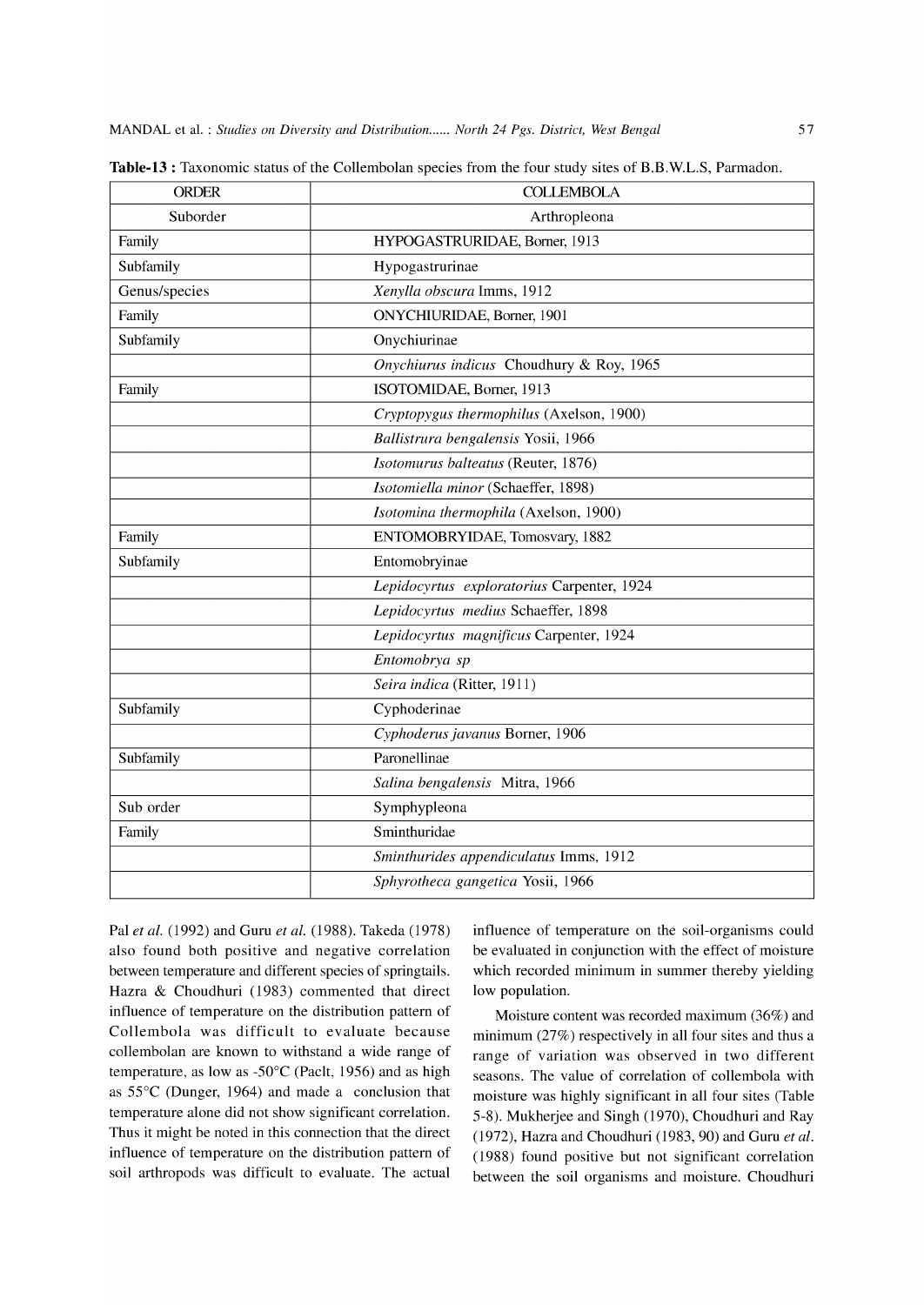| <b>STENOCIOUS Species (restricted to)</b> |                                   | <b>UBIQUITUS Species</b><br>(present in all sites) |                         |  |
|-------------------------------------------|-----------------------------------|----------------------------------------------------|-------------------------|--|
| <b>SITE I</b>                             | SITE II                           | <b>SITE III</b>                                    | <b>SITE IV</b>          |  |
| Seira indica                              | Onychiurus indicus                | Cryptopygus                                        | Lepidocyrtus magnificus |  |
| Isotomurus balteatus                      | <i><u><b>Sminthurides</b></u></i> | thermophilus                                       | L. medius               |  |
|                                           | appendiculatus                    |                                                    | Xenylla obscura         |  |
|                                           |                                   |                                                    | Entomobrya sp           |  |
|                                           |                                   |                                                    | Salina bengalensis      |  |
|                                           |                                   |                                                    | Ballistrura bengalensis |  |
|                                           |                                   |                                                    | Isotomina thermophila   |  |
|                                           |                                   |                                                    | Isotomiella minor       |  |
|                                           |                                   |                                                    | Cyphoderus javanus      |  |
|                                           |                                   |                                                    | Sphyrotheca gangetica   |  |

Table-14 : UBIQUITUS & STENOCIOUS species of Collembola from the study sites

and Roy (1972) and Singh and Pillai (1975) affirmed that soil humidity put its influence on micro-arthropods and collembolan in particular. Highly significant positive correlation with collembola and its monsoon population peak in all sampling sites was similar to Agrell (1941), Poole (1961), Knight (1961), Christiansen *et al. (1961),*  Davis (1963), Gupta and Mukherjee (1976), Mitra *et al.(1977),* Hazra and Choudhuri (1981, '83). Haarlov (1960) considered either moisture or organic matters as an important ecological factor in the life of collembola in Danish soil. However, Choudhuri and Roy (1967) and Nijima (1971) reported significant influence of organic matter and soil moisture on the population of Collembola.

According to Singh and Pillai (1975), the ecological parameters like soil temperature, moisture, organic matter and CaCo3 content of soil influence composition of soil fauna either individually or in combination with other. Hazra (1978a, b) and Hazra & Choudhuri (1990) suggested that organic matter and water content of soil together exerted direct or indirect influence on the microbial floral and faunal population by (i) maintaining soil reaction, (ii) controlling humification and (iii) stimulating the growth of micro-macro-flora.

The content of organic carbon varied between 1.3% and  $4.1\%$  and exhibited strong positive correlations with the population densities of Collembola in all the sampling sites (Table 5-8). The concentration of large population of flora and fauna in the litter and humus layer suggested their affinity to organic matter. The high temperature and low moisture in the soil seemed to influence the amount of organic carbon as was evident here in summer during when soil contain less amount of organic because of low moisture level and ready oxidation of organic matter.

Another important variable affecting the population fluctuation of soil biota was the soil pH which read minimum of 6.1 and maximum of 6.9 (Table.1-4). However, its average value in four sites did not differ much and was more or less neutral. The statistical analysis showed strong negative correlation with the population densities of Collembola and pH at all four sites which agreed with the findings of Agrell (1941), Bellinger (1954), Choudhuri *et al.* (1978) and Pal *et al. (1992).*  According to Hazra and Choudhuri (1983), more or less neutral pH was favorable to soil organisms while Dhillon and Gibson (1962) opined for very little or no direct effect of soil pH on the floral and faunal make up.

#### **SUMMARY**

The fauna of the experimental sites belong to 16 species of 14 genera of five families: Hypogastruridae, Onychiuridae, Isotomidae, Entomobryidae and Sminthuridae. Maximum species diversity came in view from the Site-I with 16 species in 14 genera and the minimum in the Site IV with 10 species in 9 genera.

The number of genera occurring in four different sampling sites also varied, maximum extracted from the site-I (16 species under 14 genera) and minimum from disturbed area of buffer zone of the sanctuary (10 species under 9 genera). Out of the 14 genera, the predominant genera were *Lepidocyrtus* (3 species), *Onychiurus* (1 species), *Xenylla* (1 species), *Cyphoderus* (1 species), *Ballistrura* (1 species), *Cryptopygus* (1 species), *Isotomina* (1 species) and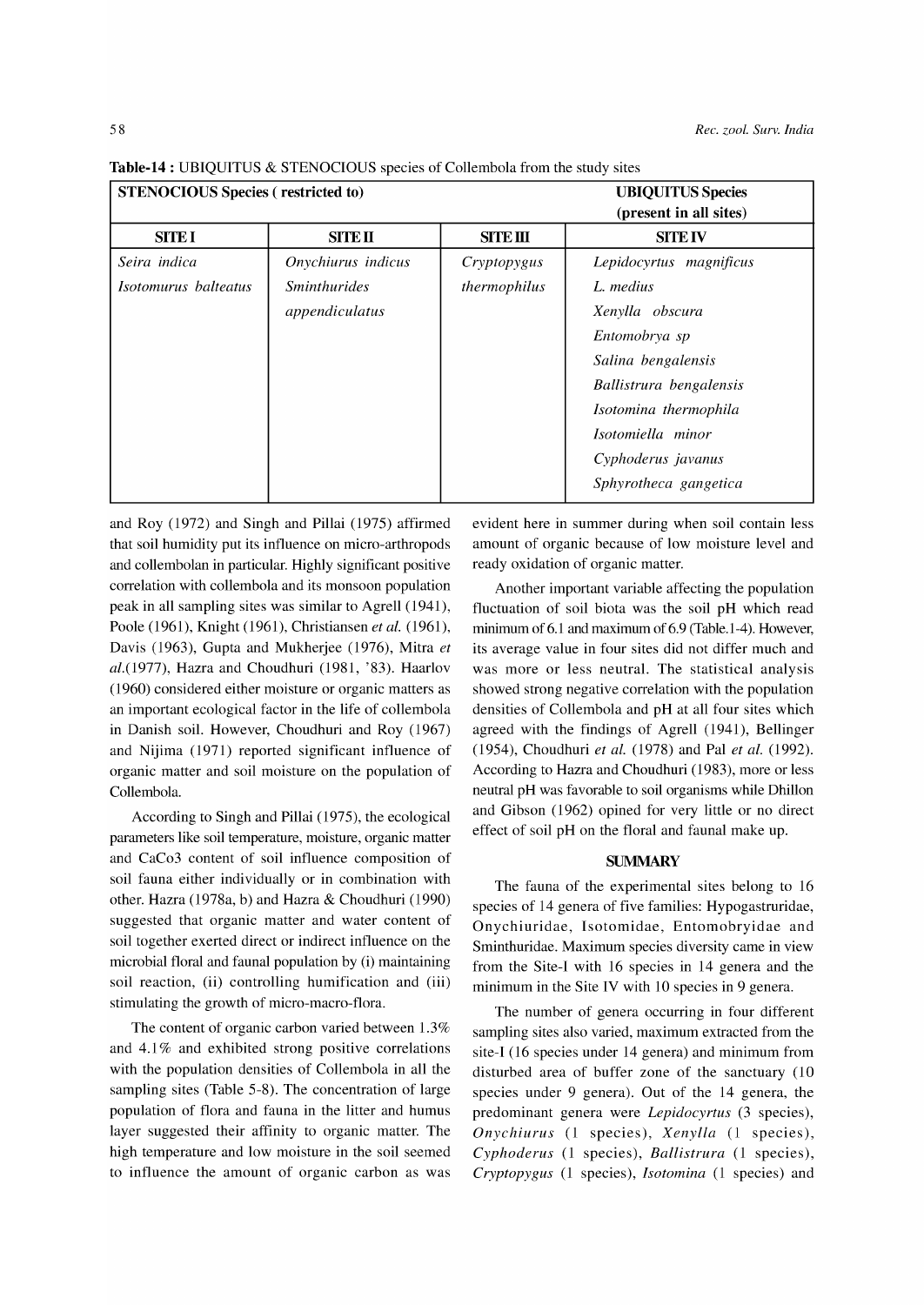*Salina* (1 species), *Sphyrotheca* (1 species) and *Sminthurides* (1 species) mentioned in order of dominance.

Soil factors like temperature, moisture, hydrogen ion concentration, organic carbon and the roles of these edaphic factors of soil on the distribution of collembola in the man made forest ecosystem were taken into consideration in the study.

The peak of population also varied from site to site being minimum in pre monsoon (summer months) and maximum population during monsoon (in the month of August & September). Soil factors viz, moisture, organic carbon, also showed significant positive correlation with the Collembolan population in all the sites while negative correlation was observed in respect to temperature and pH.

#### **ACKNOWLEDGEl\1ENTS**

We are grateful to the Director, Dr. K. Venkataraman, Zoological Survey of India, Kolkata for giving permission to carry out the project and laboratory facilities. Authors are grateful to Dr. A.K. Sanyal, Additional Director, Zoological Survey of India, Kolkata for helping various ways to carry out the project. We express our gratefulness to Dr. G. Thirumalai, Addl. Director and Officer in charge, Entomology Division for encouraging in various ways. We express our gratefulness to Dr. T.K. Pal, Additional Director and Officer in charge, Field Survey Division and Dr. Animesh Bal, Additional Director for their kind help. We are thankful to the sectional staff of the Apterygota namely-Shri K.L. Nath, Collection Tender and Shri N.C. Moitra, Laboratory Attendant for helping in collection and sorting out of collembolan specimens as well as soil parameter study. We are also thankful to the Principal Chief Conservator of Forests, Govt. of West Bengal & Shri Rana Dutta, Divisional Forest Officer of Bibhuti Bhushan Wild Life Sanctuary, Parmadan for providing necessary permission to carry out the project and logistic support.

#### **REFERENCES**

- Addison, J.A. 1980. Influence of individual species on the distribution of Arctic Collembola. *In* : *Soil Biology as related to land use practices,* (Ed. D.L. Dindal) *(Syracuse, NY)* : 704-715.
- Agrell, L 1941. Zurokologie der Collembolan. Untersuchungen in Schewedischen Iappland. *Opusc. Ent. Suppl.,* 3 : 1-236.
- Amelsovoort, P.A. Van, Donger, M. Van and Werff, P.A. Vander, 1988. The impact of Collembola on humification and mineralization of soil organic matter. *Pedobiologia, lena.,* 31(1/2) : 103-111.
- Anderson, J.M. and Healey, LN. 1972. Seasonal and interspecific variation in major components of some woodland Collembola. *l. Arim. Ecol.,* **41** : 359-368.
- Annadurai, R.S., Chandrasekhar, S.S. & Balu, A. 1988. Trophic structure and diversity in some litter inhabiting microarthropods of monoculture and naturalforest ecosystems. *Proceeding of Indian Academy of Sciences,*  **97:** 301-308.
- Ashrof, M. 1971. Influence of environmental factors on Collembola. *Rev. Ecol. Biol. Sol.,* 8(2) : 234-252.
- Badejo, M.A. and Van Straallen, N.M. 1993. Seasonal abundance of springtails in two contrasting environments. *Biotropica,* **25** : 222-228.
- Banerjee, S. 1972. Microarthropods and humus formation. Journal of Indian Society of Soil Science, **20** : 403-405.
- Bellinger, P.F. 1954. Studies of soil fauna with special reference to Collembola. *Comm. Agric. Expt. Sta. Bull.*, **538**: 1-67.
- Bahattacharyya, B. and Hazra, A.K. 1997. Activities of Collembola and microbial communities in two types of Agronomic Practice fields. A preliminary study on their role in sustainable Agro-ecosystem. *Proc. zool. soc. Calcutta,* 50(1) : 23-33.
- Bhattacharyya, T. and Roychoudhuri, D.N. 1979. Monthly variation in the density of soil-micro-arthropods in relation to some climate and edaphic factors. *Entomon.,* 4(4) : 313-318.
- Bisht, B.S. and Chattoraj, A.N. 1986. Seasonal changes in densities of Collembolan population in Khola-Gaon forest of Garwal Himalaya, India. *Environment* & *Ecology,* 4(2) : 211-214.
- Bisht, B.S & Chattoraj, A.N. 1998. Distribution of collembolan species at different altitudes and depths in Afaknanda valley of Garhwal Himalayas. *Himalayan lournal of Environment* & *Zoology,* **12** : 49-53.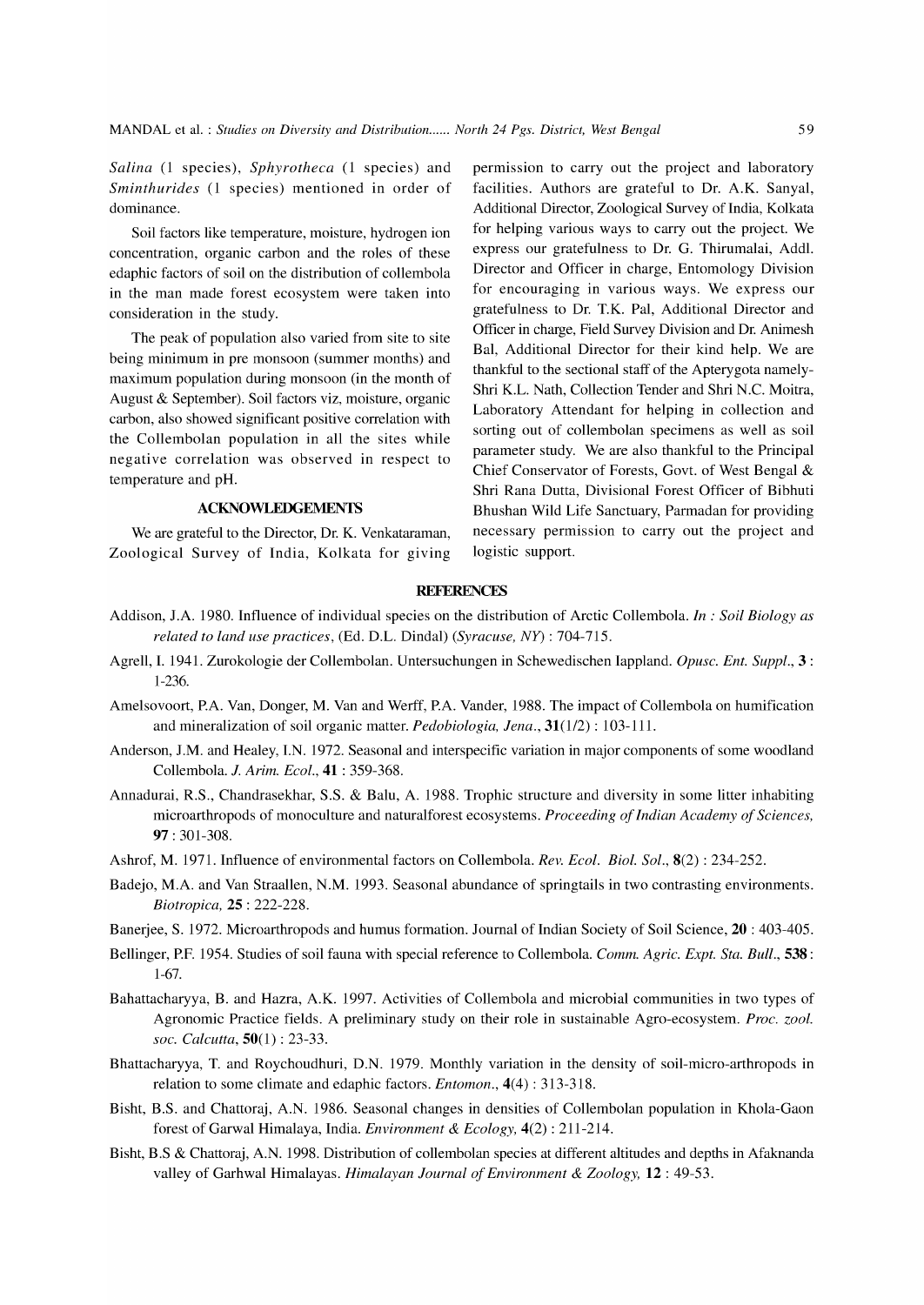- Chakraborty, P. and Bhattacharya, T. 1992. Soil micro arthropods of a rubber plantation and an adjacent wasteland in Tripura, India, *Proc. Zool. Soc. Calcutta,* 45(2) : 163-172.
- Choudhuri, D.K., 1961. Effect of soil structure on Collembola. *Sci. Cult. Calcutta,* **27** : 494-495.
- Choudhuri, D.K. 1962b. Effects of humidity of the survival of the various phases of *Onychiurus fimatus* Gisin, 1952. Proc. 50<sup>th</sup> Ind. Sci., Cong. Part III Abs. : 1-520.
- Choudhuri, D.K. and Banerjee, S. 1975. Qualitative composition of Acari and Collembola in relation to soil organic matter-microbes complex. *Oriental Insects,* 9(3) : 313-316.
- Choudhuri, D.K. and Bhattacharya, B. 1975. The effects of temperature and humidity on the development and hatching of eggs of *Lobella (Lobella) maxillaris* Yosii, 1966., *Rev. Ecol. Biol. Sol.,* **12** : 645-649.
- Choudhuri, D.K. and Roy, S. 1965b. The role of edaphic factors on the distribution of subterranean Collembolan fauna of W.B. part-I. *Monografias Progress on Biologia Del. Suelo Actas Del Primer Coloquio Latin Americano de Biologia Del. Suelo* : 391-403.
- Choudhuri, D.K. and Roy, S. 1967. Qualitative composition of Collembolan fauna of some uncultivated fields in Nadia district (West Bengal) with a correlation between monthly population and individual soil factor. *Rev. Ecol. Biol. Sol.,* 4: 507-515.
- Choudhuri, D.K. and Roy, S. 1970. Distribution of Collembola in relation to soil conditions in the district of Jalpaiguri, (W.B.) *Ind. Proc. IVth Int. Cong. Soil. Biol. Dijan.* France: 289-296.
- Choudhuri, D.K. and Roy, S. 1971a. The collembola of the uncultivated fields in Burdwan district (W.B.) which remark a co-relation between monthly population and certain soil factors. *Proc. Zool. Soc. Calcutta,* **24** : 33-39.
- Choudhuri, D.K. and Roy, S. 1971b. Seasonal fluctuation and vertical distribution of the *Lepidocyrtus* (Collembola: Insect) in some uncultivated fields at Gangetic West-Bengal, India. *Rev. Ecol. Biol. Sol.,* 8(2) : 253-259.
- Choudhuri, D.K. and Roy, S. 1972. An ecological study on Collembola of West-Bengal, India. *Rec. zool. Surv. India,* 66(1-4).
- Choudhuri, D.K., Hazra, A.K. and Roy, S. 1978. Soil factors governing the distribution of Collembola (Insecta) in the graveyard of Berhampure, Murshidabad District (W.B.), *In* : *Soil Biol. Ecol. Ind.* (Eds. C.A. Edwards and G.K. Veeresh) UAS Tech. Series No., **22:** 161-172.
- Crossley, D.A. Jr. 1977. **In** : The role of arthropods in forest ecosystems. *W.I. Mattsan ed. Springer Verlag,* New York. : 49-56.
- Curry, J.P. 1971. Seasonal and Vertical distribution of the arthropod fauna of an old grass land soil. *Scientific Proc. Royal Dublin Society, Series B.,* 3 : 49-71.
- Davis, B.N.K. 1963. A study of micro-arthropod communities in mineral soil near Corby Northants. *1. Anim. Ecol.,*  **32:** 49-71.
- Dhilllon, B.S. and Gibson, N.H.E., 1962. A study of Acarina and Collembola of agricultural soils. *Pedobiologia,* 1 : 189-209.
- Diem, K. 1903. Untersuchungen uber die Bonden fauna in den Alpen jb. Naturw. Ges. Studies. *Gallon,* **1901-2** : 234-414.
- Edwards, C.A. and Lofty, R.R. 1973. The influence of cultivation on soil animal population. **In** : *Progress in soil Zoology. Proc. 5th Int. Collq. on soil zool. held in Prague: 399-407.*
- Ghosh, T.c. and S. Roy, 2005. Collembolan community in a Tea garden soils of Darjeeling Himalayas. *Environment and Ecology,* **23** (2): 412- 417.
- Greenslade, P. 1981. Survival of Collembola in arid environments observations in South Australia and the Sudan. *1. Arid. Environ.,* 4 : 219-228.
- Gupta, G.P. and Mukherjee, S.P. 1976. Qualitative composition of the fauna of cultivated & uncultivated soil. *Indian 1. Ent., 38(B) Part-1* : 66-80.
- Guru, B.C. and Panda, S. and Mahapatra, P. 1988. Species composition, vertical distribution and seasonal variation of Collembola in cultivated and uncultivated sites of Eastern Orissa. *1. Soil. Biol. Ecol.,* 8(2) : 104-116.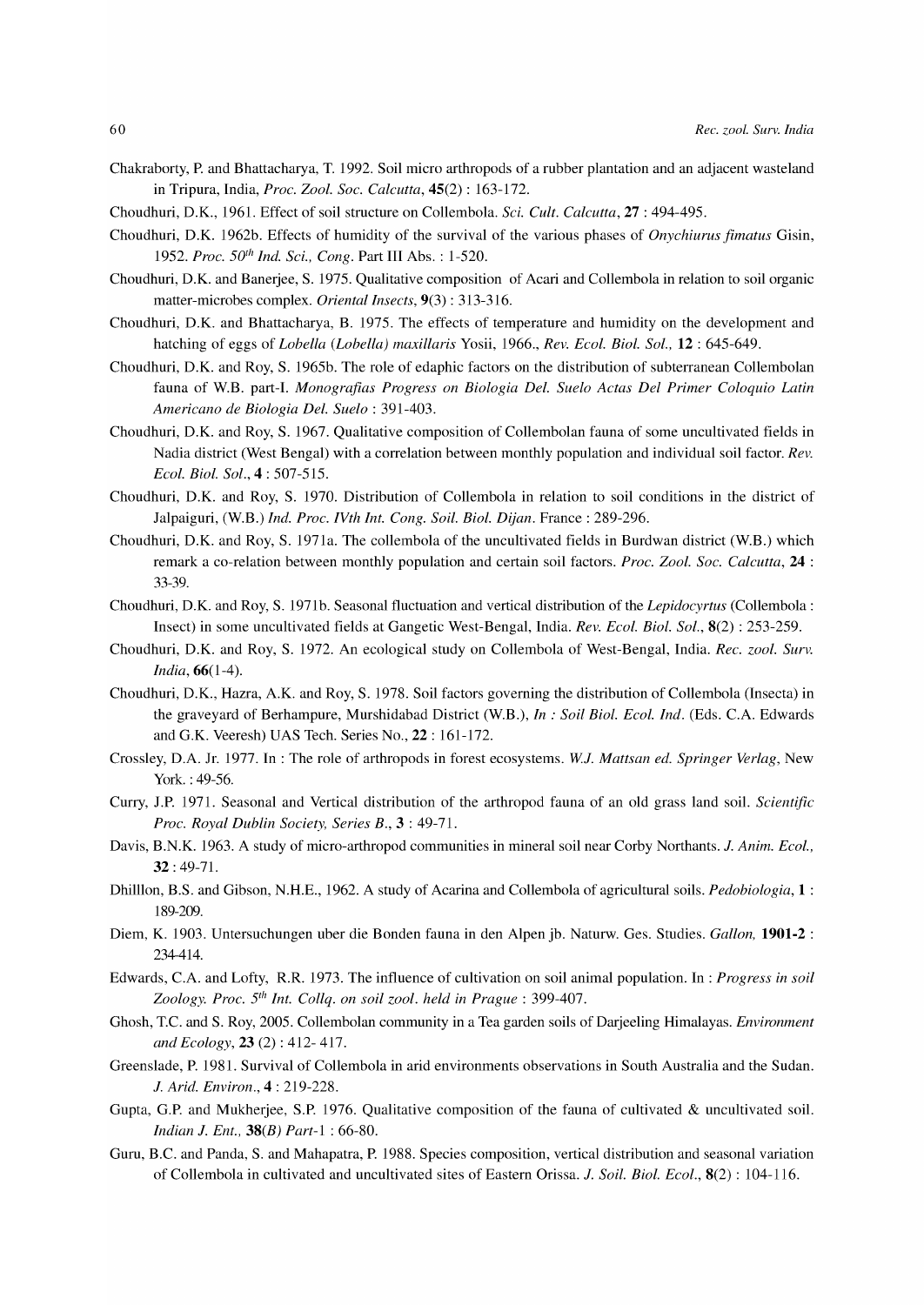- Guru, B.C. and Das, B. 1991. Species diversity and population size of Collembola in some cultivated fields. *Adv. In Marge* & *Conv. Soil Fauna* (ed. G.K. Veeresh *et al.)* : 75-89.
- Guru, B.C. and Panda, S. 1991. The role of *Cryptopygus thermophilus* (Collembola) in regulating *CIN* ratio. Adv. *In Mus.* & *Conv. Soil. Fauna* (Ed. G.K. Veereh. *et. al.),* : 99-107.
- Haarlov, N. 1960. Micro-arthropods from Danish soil, ecology and phenology, *Okios.* Supppl., 3 : 1-165.
- Hagvar. S. 1982. Collembola in Norwegian coniferous forest soils. I. Relations to plant communites and soil fertility. *Pedobiologia,* **24** : 255-296.
- Hale, W.G. 1966. A population of moorland Collembola. *Pedobiologia,* 6: 65 -99.
- Hazra, A.K. 1976. Influence of soil pH on the Collembolan fauna of two uncultivated fields of Gangetic West Bengal (In collabor). *1. Biol. Sci.,* 19(1) : 19-24.
- Hazra, A.K. 1977. Ecology of Collembola at Eden Garden, Calcutta, (In collaboration). *Ecol. Bull.,* (Stockholm) **25:** 534-544.
- Hazra, A.K. 1978a. Effects of organic matter and water content of soil on the distribution of Collembola (Insects) in an uncultivated fields of West Bengal. *Bull. zool. Surv. Ind.,* 1(2) : 107-114.
- Hazra, A.K. 1978b. Ecology of Collembola in a deciduous forest floor of Birbhum district, West Bengal in relation to soil-moisture. *Oriental Ins.,* 12(2) : 265-274.
- Hazra, A.K. 1982. Soil and litter arthropod fauna of Silient Valley, Kerala : A preliminary report. *1. Soil. Biol. Ecol.,*   $2(2)$ : 73-77.
- Hazra, A.K. 1984. Ecology of above ground and undergoround insect fauna in relation to the respective floral changes of Botanic garden grassland, West Bengal, India. *Proc. Indian. Acad. Sci. (Animal Sci.),* 93(7) : 675-689.
- Hazra, A.K. 1987. Ecology of Collembola in red gravelley soil area of West Bengal, India. *In* : *Soil fauna* & *soil fertility. Proc. 9th Int. Coll. On Soil Zoology, Moscow: 668-675.*
- Hazra, A.K. and Bhattacharyya, B. 2003. Studies of Collembola from Agricultural fields and waste disposal sites of West Bengal with special reference to their microbial association. *Rec. zool. Surv. Ind. Occ. Paper* No., **214:** 1-199.
- Hazra, A.K. and Choudhuri, D.K. 1981. Studies on distribution of Collembola population in two different soil conditions (Gangetic alluvium and lactrile soil) in relation to some major edaphic factors. *In* : *Progress in soil Biology and Ecology in India (Ed. G.K. Veeresh), UAE Tech. Ser. No.,* **37** : 131-142.
- Hazra, A.K. and Choudhuri, D.K. 1983. A study of Collembola communities in cultivated and uncultivated sites of West Bengal in relation to three major soil factors *Rev. Ecol. Biol. Sol.,* 20(3) : 385-401.
- Hazra, A.K. and Choudhuri, D.K. 1990. Ecology of subterrenean macro and micro arthropod fauna in different degraded and polluted soil environment of West Bengal. *Rec. zool. Surv. India, Occ. Paper No.,* **120** : 1- 295.
- Hazra, A.K. and Sanyal, A.K. 1996. Ecology of Collembola in periodically inundated newly emerged alluvial island on the river Hooghly, W.B. *Proc. Zool. Soc., Calcutta,* 49(2) : 157-169.
- Hazra, A.K., Bhattacharyya, B. and Mitra, S.K., 1999. Interaction between Collembola and fungi populations: A case study at municipal Garbage dumping area at Dhapa, Calcutta. *Rec. zool. Surv. India,* : **97** : (Part-3) : 1- 10.
- Hazra, A.K., MandaI, G.P. and Mitra, S.K. 2001. Diversity and Distribution of Collembola (Insecta: Apterygota) from Sikkim Himalaya. *Orion press Int.* vol. 1; pp. 144-148.
- Hazra, A.K. and Bhattacharyya, B. 2003. Studies of Collembola from Agricultural fields and Waste disposal sites of West Bengal with special reference to their microbial association. *zool. Surv. India, Occ. Paper No.,*  **214:** 1-199.
- Hazra, A.K., Mandal, G.P. and Suman, K.K. 2004a. Diversiyty and Distribution of Collembola (Insecta: Apterygota) from Western Ghat (Part-I). *Orion Press International,* Vol. 3: 499-504.
- Hazra, A.K., Mandal, G.P. and Suman, K.K. 2004b. On a collection of Collembola insects from Jammu and Kashmir. *Bionotes,* Vol., 6(1) : 30.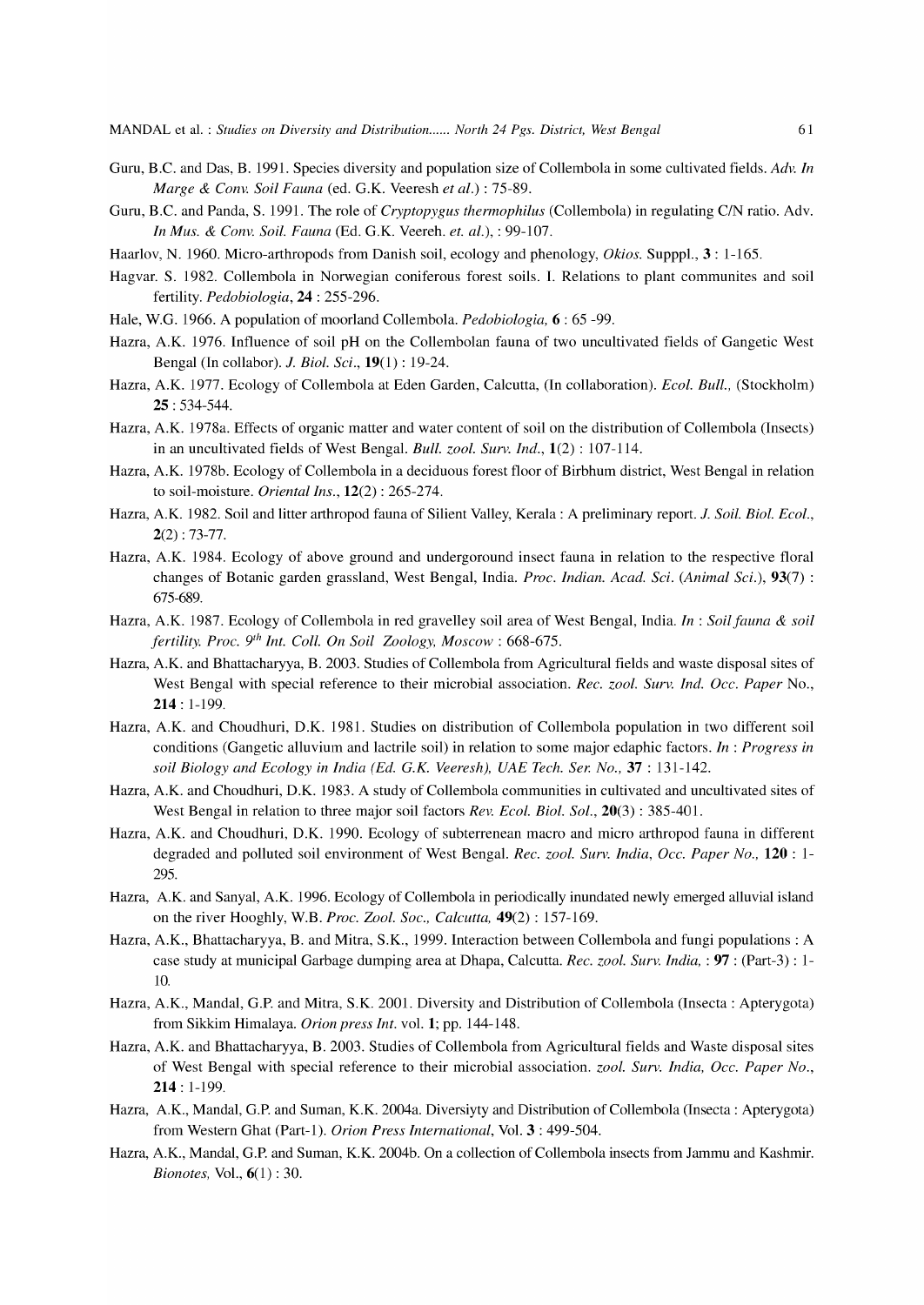- Hazra, A.K., MandaI, G.P' and Suman, K.K. 2004c. On a collection of Collembola (Insecta: Apterygota) from Ghatsila, Jharkhand. *Bionotes,* Vol., 6(2) : 48.
- Hazra, A.K. and MandaI, G.P' 2005. Notes on some Collembola (Apterygota : Insecta) from Rajasthan. *Rec. zool. Surv. India,* **104** (1-2) : 1-6.
- Hazra, A.K., Mandal, G.P. and Pahari, D. 2007. Impact of some heavy metal and microbial flora on soil micro fauna in reclaimed wetland embankment of Kolkata. *Rec. zool. Surv. India, Occasional Paper* No., 266 : 1-40. Plates. 41-47.
- Imms, A.D., 1912. On some Collembola from India, Burma and Ceylon with a catalogue of the Oriental species of the order. *Proc. Zool. Soc., London,* 1912: 80-125.
- Macfadyen, A. 1953. Notes methods for the extraction of small soil arthropods. *1. Anim. Ecol.,* 22 : 65-77.
- Macfadyen, A. 1954. The invertebrate fauna of Jan Maryen Island (East Greenland) *1. Anim. Ecol.,* 23 : 261-297. McAtee, W.L. 1907. Census of four square feet. *Science,* 26: 447-449.
- MandaI, G.P' and Hazra, A.K. 2002. Collembola Insects from Sri Sai Venkateswara National Park, Tirupati, Andhra Pradesh. *Bionotes,* vol. 4(4) : 89.
- MandaI, G.P' and Hazra, A.K. 2004. On a collection of Collembola insects from Himachal Pradesh with Zoogeographical note. *Bionotes,* vol., 6(4) : 116-117.
- Mandal, G.P., Hazra, A.K. and Suman, K.K. 2007. A study on the population of soil arthropods fauna in tobacco leaf litter bags buried under soil, a preliminary report. *Rec. zool. Surv. India,* 107(3) : 57-62.
- MandaI, G.P., Hazra, A.K. and Suman, K.K. 2007. Role of soil Ph on the Collembolan fauna of two uncultivated fields of North 24 pgs, W.B. *Rec. zool. Surv. India,* 107(3) : 51-56.
- MandaI, G .P., Hazra, A.K. and Suman, K.K. 2007. Role of microbial population on the distribution of Collembola at waste disposal site, Dhapa, Kolkata. *Rec. zool. Surv. India,* 107(3) : 63-69.
- MandaI, G.P. and Hazra, A.K. 2009. The Diversity of Collembola (Hexapoda) from East and North East India with some notes on their Ecology. *Records of the Zool. Surv. Ind. Occasional Paper No.*, 298 : 1-206.
- MandaI, G.P. and Hazra, A.K. 2010. Insecta: Collembola. Fauna of Uttarakhand. *Zool. Surv. Ind. State Fauna Series,* 18(Part 2) : 1-12.
- Mitra, S.K. 1975. Behaviour during ecdysis and the mode of eclosion from egg in *Labella (Propeanura) corallina*  (Imms, 1912) (Collembola: Neanuridae). *1. Bombay nat. Hist. Soc.,* Bombay, 72(3) : 868-870.
- Mitra, S.K. 1976. Distribution of Collembola in accordance with different vegetation at Eden gardens, Calcutta. In synopsis of papers. *First all India Symp. Soil. Biol., 20-21.*
- Mitra, S.K. 1986. Methods of collection and preservation of Apterygota. *In ZSI Manuel:* Collection, preservation and identification of Insects and mites of Economic Importance: 17-21.
- Mitra, S.K. 1993. Effects of continuous cultivation and other agronomic practices on soil micro-arthropods. A unifying concept of Agriculture and Ecology for tropical agroecosystem. *Rec. zool. Surv. India, Occ. Paper No.,* **151:** 1-177.
- Mitra, S.K., Hazra, A.K. and Sanyal, A.K. 1977. Ecology of Collembola at the Eden Garden, Calcutta. *Ecol. Bull.,*  (Stockholm) 25 : 539-544.
- Mitra, S.K., Hazra, A.K. and MandaI, S.B. 1981. Changes in the population structure of Collembola and acarina in a grassland ecosystem in Calcutta. *In* : *progress in soil Biology and Ecology in India. VAS Tech. series,*  37: 143-146.
- Mitra, S.K., Dutta, A., MandaI, S.B. and Sengupta, D. 1983a. Preliminary observation on the effects of rotation of crops and fertilizers on Colembola. *In: New Trends in soil Biology, ed. Ph. Lebrun, et al., (Belgium)* : 657- 663.
- Mitra, S.K., Hazra, A.K., Sanyal, A.K. and MandaI, S.B. 1983b. Changes in the population structure of Collembola and Acarina in a grassland and rainwater Drainage at Calcutta. *In* : *New Trends in soil Biology, ed. Ph. Lebrun et. al.,* (Belgium) : 664-667.
- Mitra, S.K. and Bandyopadhyaya, Ipsa. 1986. Changes in population of Collembola and Acarina in an Agricultural ecosystem. *Rec. zool. Surv. India,* 83(3 & 4): 175-180.